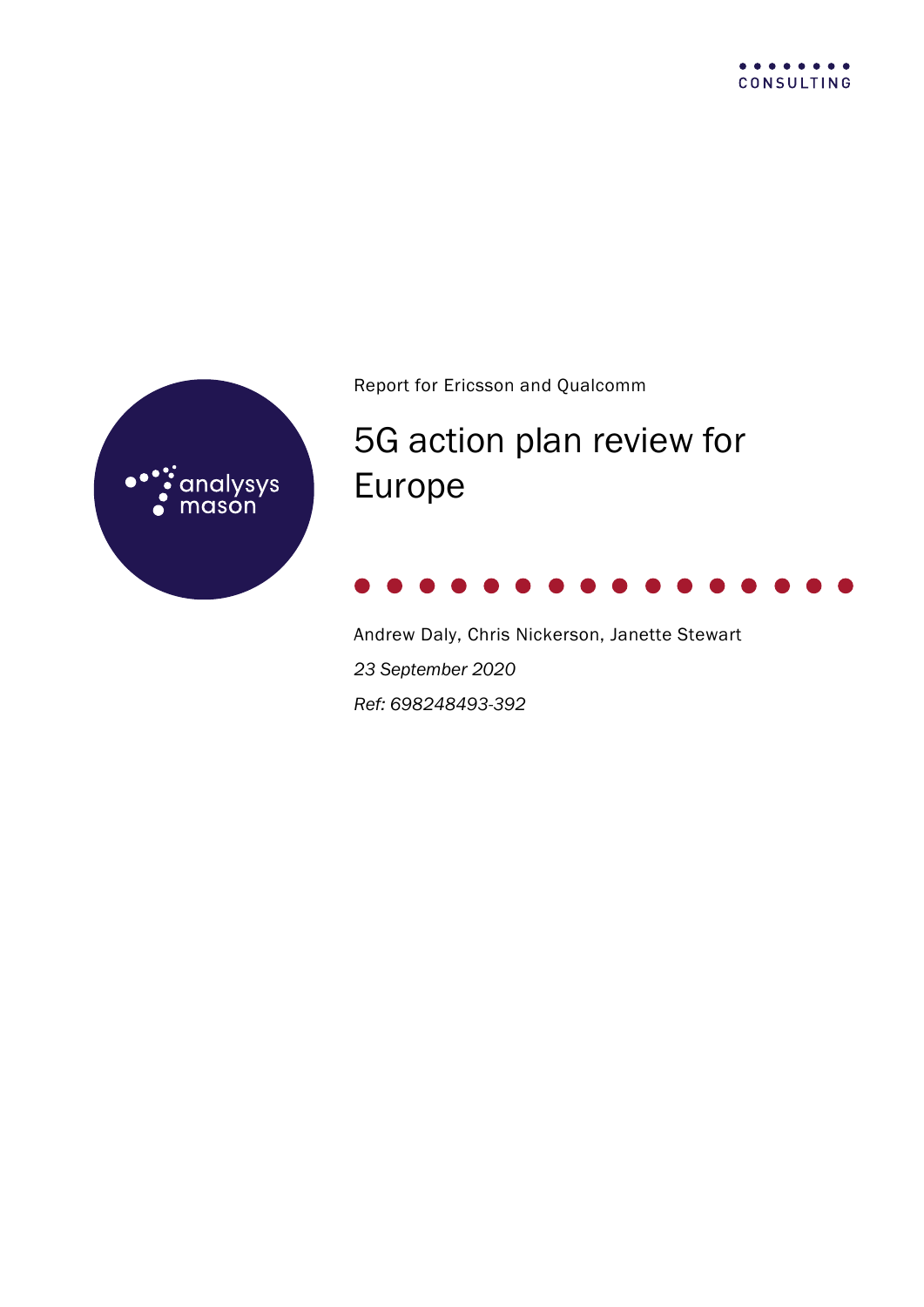## **Contents**

| <b>Abstract</b> | 3                                                                                                                                                                  |
|-----------------|--------------------------------------------------------------------------------------------------------------------------------------------------------------------|
|                 | $\overline{\mathbf{4}}$                                                                                                                                            |
|                 | $\overline{4}$                                                                                                                                                     |
|                 | 7                                                                                                                                                                  |
|                 | 8                                                                                                                                                                  |
|                 | 9                                                                                                                                                                  |
|                 | <b>Executive summary</b><br>Status of 5G deployment in Europe<br>Framework for cost-benefit analysis in this study<br>Summary of modelling approach<br>Key results |

Annex A Individual country results

Annex B Use cases considered in the four clusters and their associated benefits

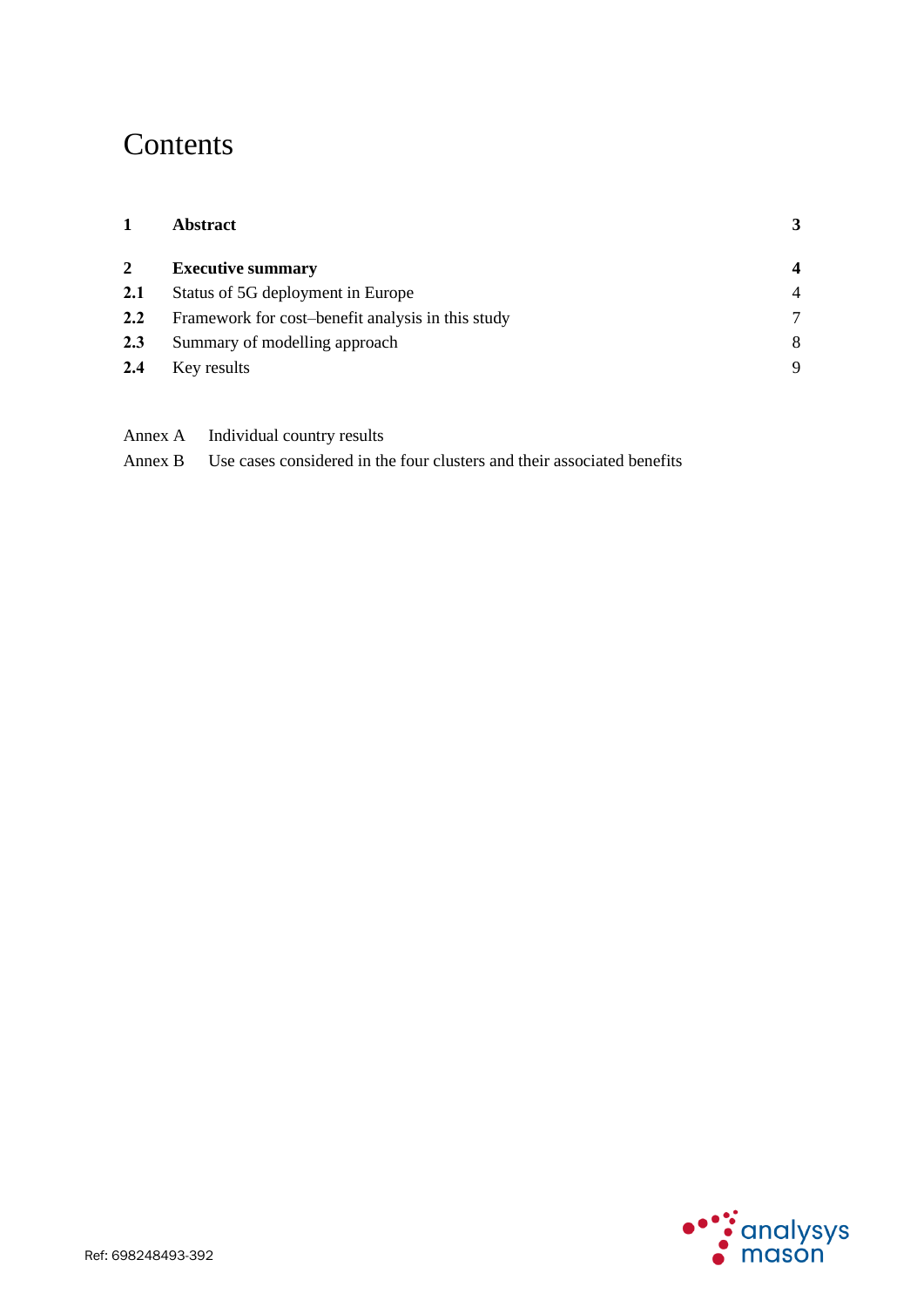Copyright © 2020. Analysys Mason has produced the information contained herein for Ericsson and Qualcomm. The ownership, use and disclosure of this information are subject to the Commercial Terms contained in the contract between Analysys Mason and each party.

Analysys Mason Limited North West Wing, Bush House Aldwych London WC2B 4PJ UK Tel: +44 (0)20 7395 9000 london@analysysmason.com www.analysysmason.com Registered in England and Wales No. 5177472

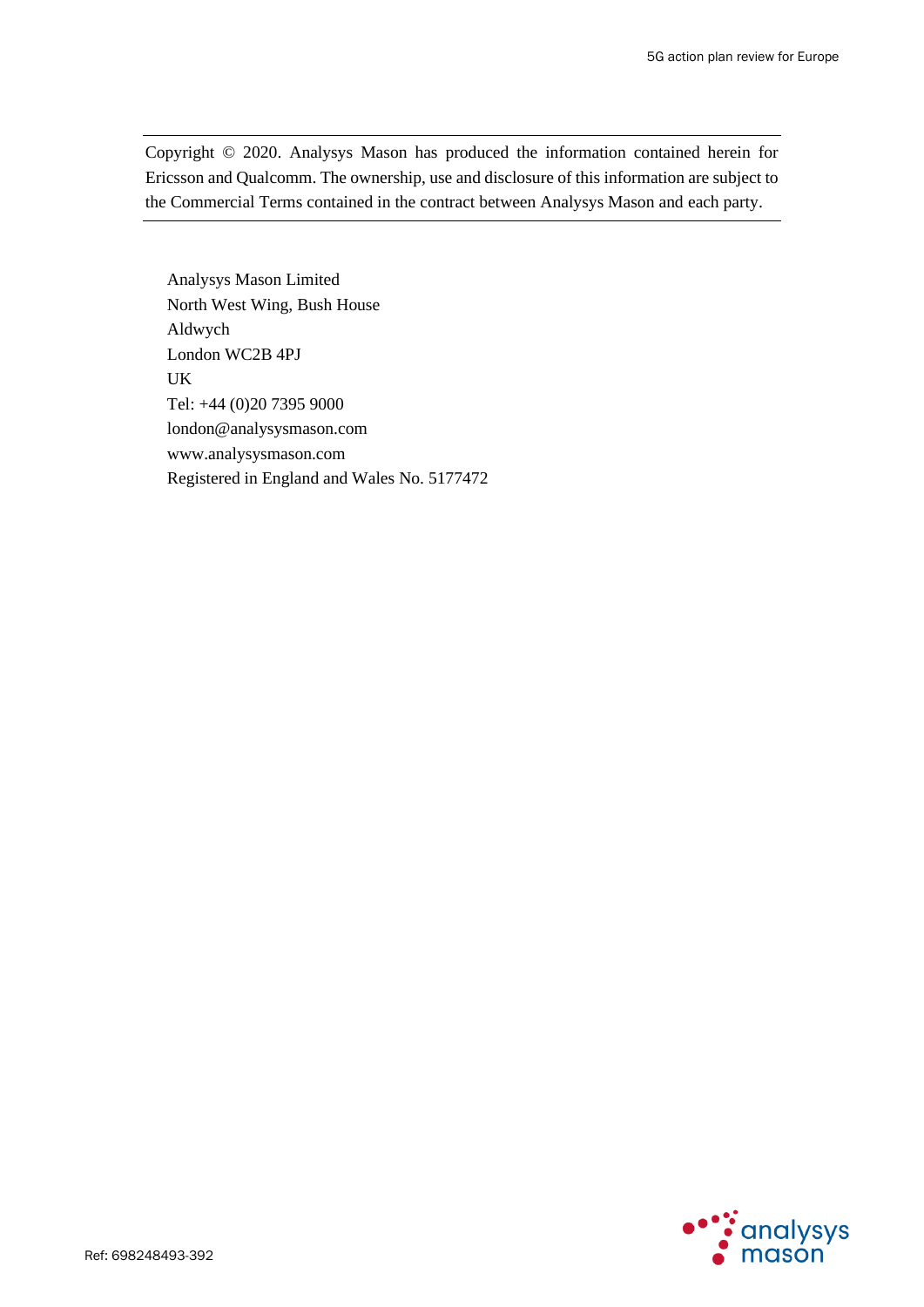### 1 Abstract

This study was requested by Ericsson and Qualcomm and has been developed in collaboration with the 5G policy and technology teams at Ericsson and Qualcomm.

The aim of the study is to provide a detailed analysis of the costs and benefits of 'full 5G' deployments in Europe. The analysis focused on a series of possible use cases for 5G, beyond the initial enhanced mobile broadband (eMBB) services for consumers that many European mobile network operators (MNOs) have launched to date on top of 4G networks.

A full 5G deployment is envisaged to use the latest 5G specifications to drive fundamental changes in the way that mobile networks are built, using a 5G standalone architecture with network automation, virtualisation and tailoring of services via network slicing to match the functionality required by different industries (or verticals).

In this study, we set out to answer the following questions:

- Which uses and use cases of full 5G deployment might be the most relevant from a European market perspective, taking account of European policy priorities and the European industries that might benefit most from 5G capabilities around low latency, high reliability and massive machine-type connections?
- What are the social, environmental and economic benefits of extending 5G networks to deliver new uses and use cases, and what are the 5G network deployment costs to deliver these benefits?
- Is there an opportunity for European policy to shape future full 5G deployment and what are the key priorities for future 5G policy?

The focus of the study has been on innovative new use cases and the different environments that 5G is designed to support, rather than the speed and capacity increases 5G can provide for consumers using eMBB built on existing 4G mobile broadband (MBB). These new use cases, which include the use of ultra-reliable and low-latency communications, and massive machine-to-machine communication, will be supported by a move towards full (standalone) virtualised 5G networks.

Many of the benefits of new 5G use cases are yet to be realised on a large scale and much of the assessment of the impact of new use cases is based on limited published evidence to date. This study has referred to existing studies discussing the qualitative benefits of the new 5G use cases and we have also undertaken detailed bottom-up modelling of costs, and economic benefits, of delivering new 5G use cases in Europe.

The study aims to bring new insight to the debate around the value of 5G, by providing a detailed and robust cost–benefit analysis of selected new 5G use cases, to provide further quantitative estimates of the impact of 5G in shaping Europe's digital future.

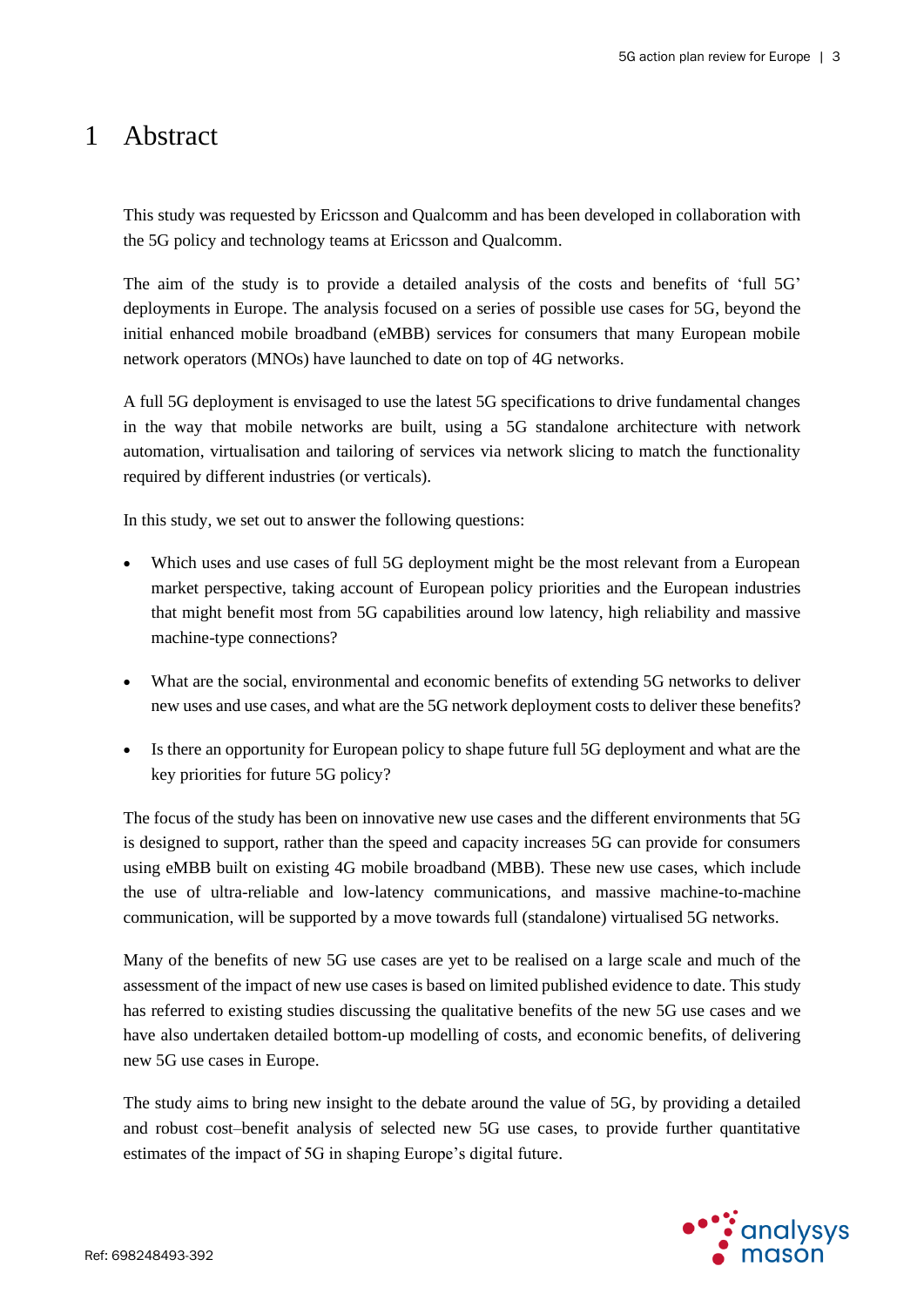### 2 Executive summary

The overall aim of the study has been to analyse the cost and benefits of 'full 5G' use cases in Europe, to help to support future development of European 5G policy, and potentially update the European 5G Action Plan (5GAP).

The existing 5GAP was defined in 2016. Current European 5G deployments are taking place within the context of 2016 5GAP targets:

- initial 5G networks are launched in Europe by 2020, and 5G coverage is promoted across urban areas, and main transport paths, by 2025
- several spectrum bands are being made available for 5G in Europe, meeting coverage and capacity requirements. In line with the 5G pioneer bands set out in the 5GAP:
	- bands below 1GHz and the 3.5GHz band are being deployed for 5G coverage and for capacity
	- higher bands (e.g. 26GHz) enable very high capacity in locations where traffic demand is highest, taking account of the diverse requirements for 5G use cases in different environments.

Our approach to the study has been to provide a cost–benefit analysis to inform the development of updated European 5G goals towards full 5G deployment (using standalone architectures, and addressing all 5G use cases), and to aid European economic recovery post 2020. <sup>1</sup> We have developed inputs and assumptions on 5G deployment and evolution towards full 5G that take account of published industry experience from 5G trials and initial deployments that have occurred after the 5GAP targets set in 2016, and reflect current technological trends of virtualisation, automation and end-to-end slicing.

Ericsson and Qualcomm commissioned Analysys Mason to conduct this study during March 2020 and the study was completed in September 2020.

### **2.1 Status of 5G deployment in Europe**

Several countries in Europe have now launched initial 5G services, which are based on 4G infrastructures, and further networks are expected to launch later in 2020 and 2021. Of the European countries where 5G has already been launched, Finland has the highest population coverage (over 50%) whereas most countries are at coverage of 15–40%.



<sup>1</sup> Economic recovery in Europe following the COVID-19 pandemic in 2020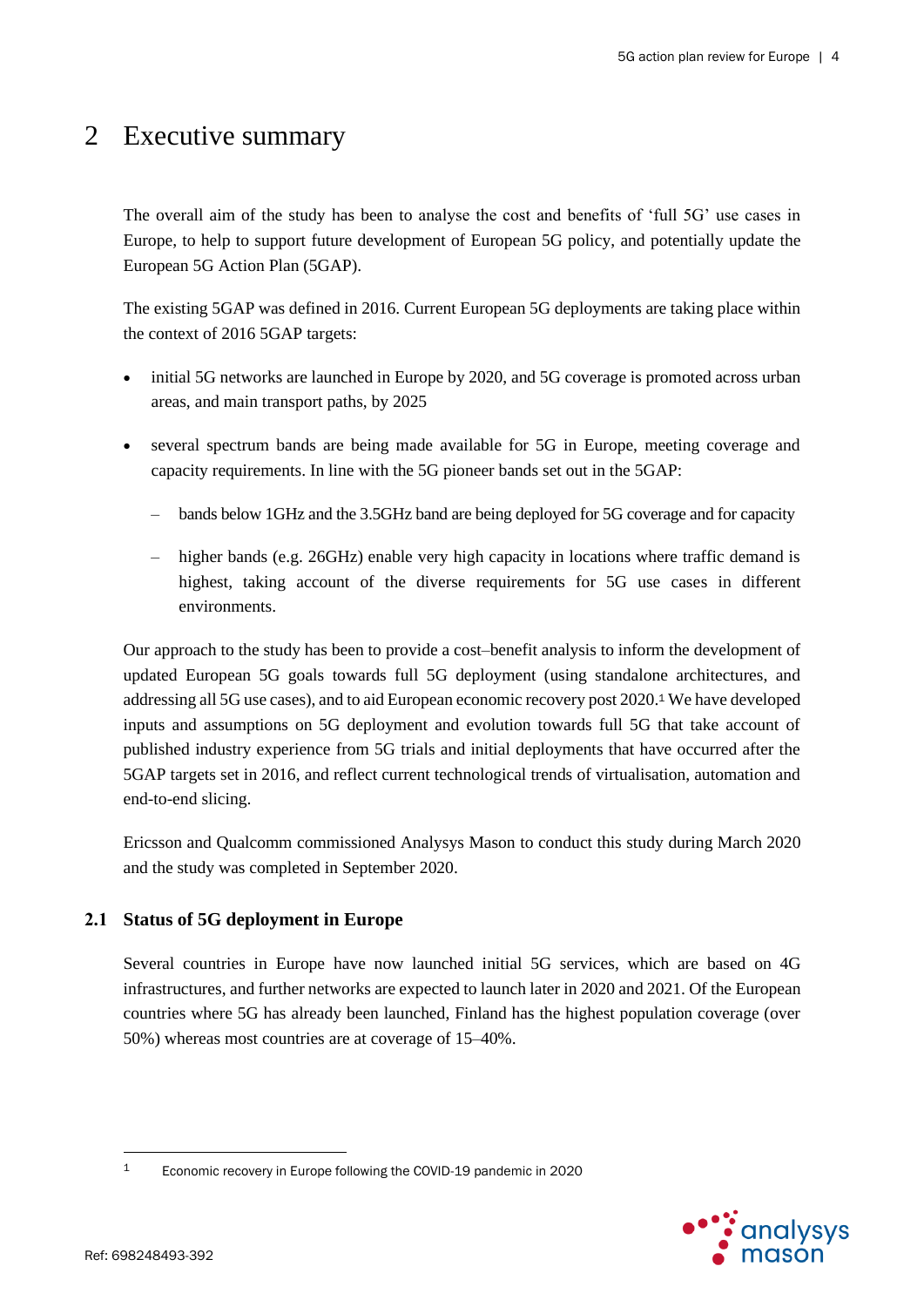

<span id="page-5-0"></span>*Figure 2.1: 5G coverage in EU27, Q2 2020 [Source: GSMA Intelligence, 2020]*

[Figure 2.1](#page-5-0) above shows the total 5G population coverage in Europe (pink line), overlaid on a classification of the population into three geotypes: urban, suburban and rural. The chart does not indicate the split of 5G coverage across these geotypes (e.g. there may be some 5G coverage of rural areas). For this estimate, we have assumed network deployments generally roll out coverage in more densely populated areas first (i.e. in urban areas, then moving to suburban and then rural areas).

Evolution to standalone, virtualised 5G architectures is now underway, which will increase data intensity in networks with addition of multiple low-latency, ultra-reliable use cases (se[e Figure 2.2\)](#page-5-1). We note that European MNOs that have confirmed 5G standalone deployments so far in 2020 include Vodafone, Deutsche Telekom, Telenor and Elisa.



<span id="page-5-1"></span>*Figure 2.2: Mobile traffic and usage evolution with 5G standalone architectures [Source: Ericsson, Qualcomm, Analysys Mason, 2020]*

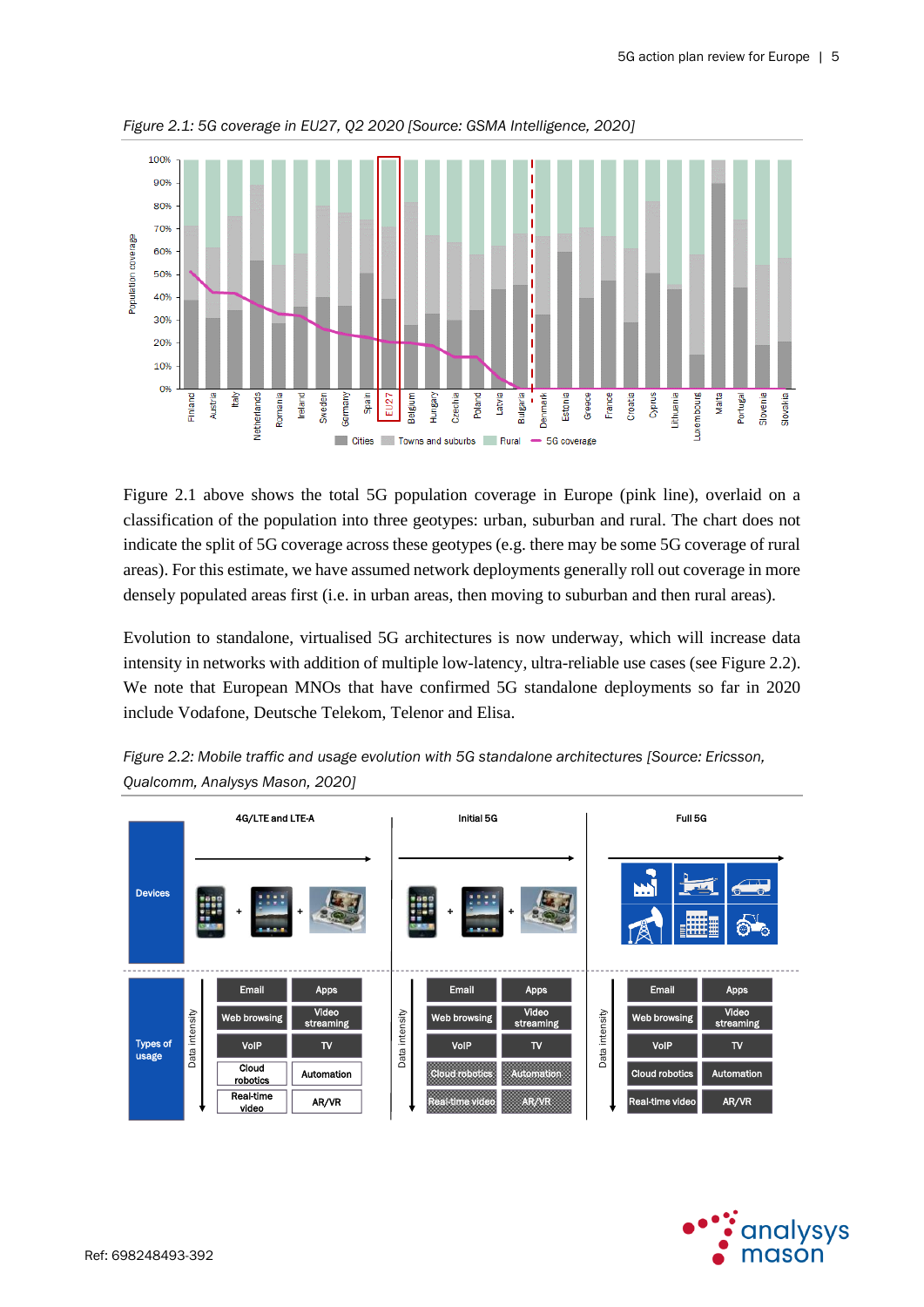Full 5G capabilities will significantly broaden the uses of 5G networks into multiple verticals with new applications enabled through end-to-end slicing (e.g. collaborative robots, automated machinery, autonomous transport). These applications will be enabled through use of Europe's 5G pioneer bands (700MHz, 3.4–3.8GHz and millimetre-wave (mmWave) spectrum in 26GHz).<sup>2</sup>

Our analysis of the potential benefits of full 5G deployment in Europe has considered published evidence, including benefits indicated by several European 5G trials. Examples of such trials, conducted by Ericsson and Qualcomm, are described in [Figure 2.3](#page-6-0) below.

| <b>Benefits</b><br>indicated by trials                                                                              | <b>Description of the trial</b>                                                                                                                                                                                                                                                                                                                                                                                                                                                                                                                                                                |
|---------------------------------------------------------------------------------------------------------------------|------------------------------------------------------------------------------------------------------------------------------------------------------------------------------------------------------------------------------------------------------------------------------------------------------------------------------------------------------------------------------------------------------------------------------------------------------------------------------------------------------------------------------------------------------------------------------------------------|
| Productivity,<br>efficiency and<br>safety in the<br>utility sector                                                  | Ericsson, UK water utility provider Northumbria Water and UK MNO<br>$\bullet$<br>02 are partnering in trials of 5G-augmented reality (AR) technology to<br>remotely inspect assets and enable remote guidance of on-the-<br>ground teams through relaying real-time data and instructions<br>The trial also demonstrates use of 5G AR technology to provide 3G<br>$\bullet$<br>representation of buried assets, helping utility teams manage<br>hazards and risks in real time <sup>3</sup>                                                                                                    |
| Safer and<br>efficient driving<br>via network-<br>based and direct<br>cellular vehicle to<br>everything (C-<br>V2X) | Qualcomm and Ericsson, together with Audi, have tested and<br>$\bullet$<br>demonstrated use cases of C-V2X, including vehicle-to-vehicle and<br>vehicle-to-infrastructure direct communication operating in the<br>5.9GHz ITS spectrum and vehicle-to-network services leveraging 5G<br>(e.g. network slicing and geo-casting) $4$<br>Trials have included communication across trans-European borders<br>$\bullet$<br>(France, Luxembourg and Germany)                                                                                                                                        |
| Improved<br>maintenance,<br>production and<br>logistics using<br>industrial 5G                                      | Ericsson's 5G Port of the Future project pilots 5G virtual reality (VR),<br>$\bullet$<br>AR and artificial intelligence (AI) to improve port operations and<br>efficiency and lower environmental impact<br>5G technology has been used for real-time information exchange<br>$\bullet$<br>leading to reduction in movements during cargo handling, resulting<br>in lower fuel consumption and associated CO <sub>2</sub> emissions <sup>5</sup><br>Qualcomm is deploying standalone 5G networks in industrial<br>$\bullet$<br>environments in Germany, using the 3.7-3.8GHz band <sup>6</sup> |
| Enhanced<br>Internet of Things                                                                                      | The data capacity, speed and low latency that 5G technology delivers<br>$\bullet$<br>will benefit smart city infrastructure in Europe, enabling better data                                                                                                                                                                                                                                                                                                                                                                                                                                    |

<span id="page-6-0"></span>*Figure 2.3: Examples of European 5G trials and their benefits [Source: Ericsson, Qualcomm, Analysys Mason, 2020]* 

<sup>&</sup>lt;sup>6</sup> For example, 5G manufacturing trials have been conducted by Qualcomm in partnership with Siemens (https://www.qualcomm.com/news/releases/2019/11/26/qualcomm-technologies-and-siemens-set-first-5g-private-standalone-network) and Bosch (https://www.qualcomm.com/news/releases/2019/11/25/qualcomm-technologies-bosch-rexrothshowcase-time-synchronized-industrial)



<sup>2</sup> These are fully defined in the 5GAP

<sup>3</sup> See https://www.ericsson.com/en/news/3/2020/ericsson-and-o2-partner-with-northumbrian-water-toharness-the-power-of-5g

<sup>4</sup> See https://www.qualcomm.com/news/releases/2018/07/04/convex-consortium-hosts-europes-first-livec-v2x-direct-communication

<sup>5</sup> See https://www.ericsson.com/en/blog/2020/7/5g-port-of-the-future-jul-14-20202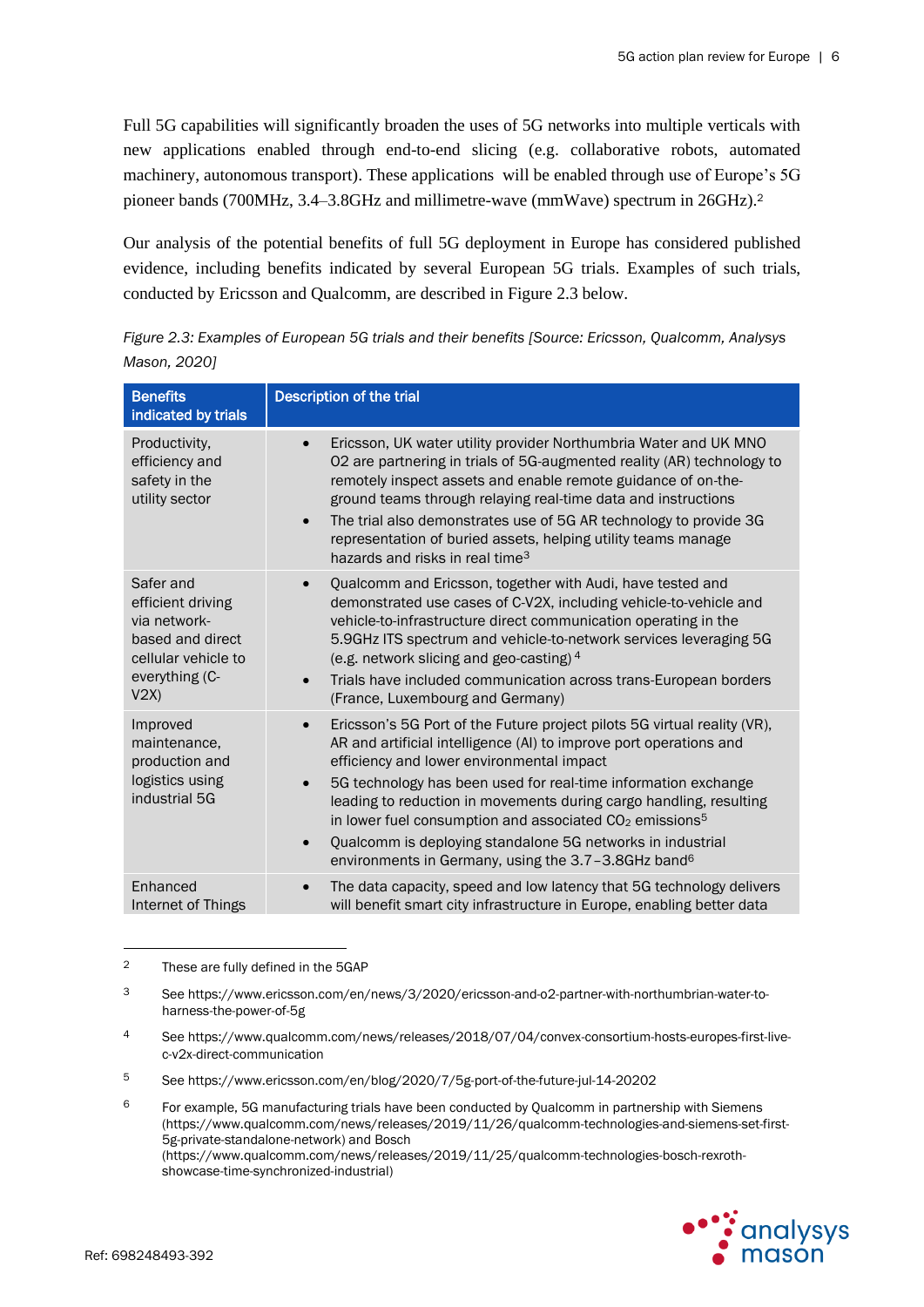| <b>Benefits</b><br>indicated by trials | <b>Description of the trial</b>                                                                                                               |
|----------------------------------------|-----------------------------------------------------------------------------------------------------------------------------------------------|
| (loT) in a smart<br>city environment   | analytics, more efficient public transport operation and new forms of<br>mobile, on-demand services                                           |
|                                        | Together with edge processing solutions, infrastructure in urban<br>environments can be made safer, more efficient and more<br>innovative $7$ |

### **2.2 Framework for cost–benefit analysis in this study**

A key part of the study has been to develop a view of 5G as a flexible 'open innovation platform' supporting cross-sector use cases and environments (see [Figure 2.4\)](#page-7-0). We have grouped similar 5G use cases into the following 'clusters':

- Smart Production and Logistics
- **Smart Rural**
- Smart Urban
- Smart Public Services.

<span id="page-7-0"></span>*Figure 2.4: Overview of 5G open innovation landscape considered in the study [Source: Analysys Mason, 2020]*



<sup>7</sup> See [https://www.qualcomm.com/products/smart-cities.](https://www.qualcomm.com/products/smart-cities) See also https://www.vodafone.com/content/dam/vodcom/files/public-policy/gigabit-society-5g-04042017.pdf

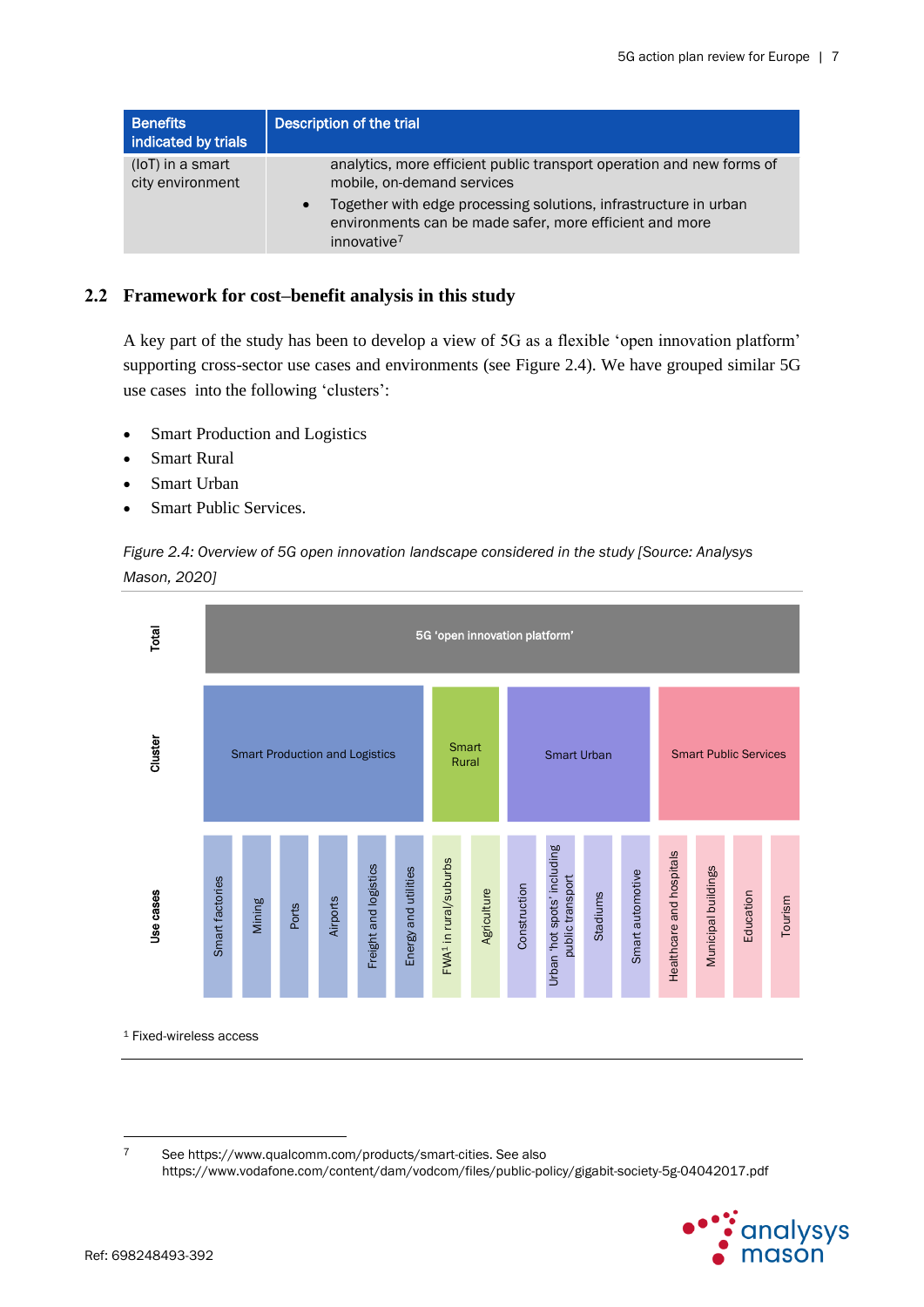The basis of our modelling approach is that full 5G networks can support a wide range of possible innovations in different market and industrial sectors, which collectively can be considered as an overall 'open innovation platform'. The study considers the social, environmental and economic benefits of these use cases, with quantified estimates of economic benefits for each cluster, based on a selection of the use cases within each.

Aggregating similar use cases and network environments into clusters helps to align our conclusions with different European policy themes and provide results which can be more easily interpreted. The individual use cases form the foundations of the cost–benefit analysis, and provide structure for the various input assumptions and data sources.

Summaries of the use cases considered in the four clusters and the associated benefits of these use cases are provided in Annex B.

### **2.3 Summary of modelling approach**

The model we have built estimates both the network costs and the economic benefits for many of the use cases in each cluster. The calculation flows, at a high level, are summarised in [Figure 2.5](#page-8-0) and [Figure 2.6](#page-8-1) below.

<span id="page-8-0"></span>*Figure 2.5: Calculation of the cost of providing the new use cases [Source: Analysys Mason, 2020]*

<span id="page-8-1"></span>*Figure 2.6: Calculation of the benefits of new use cases [Source: Analysys Mason, 2020]*



The additional costs, and associated benefits from using 5G to deliver the new use cases are calculated with reference to the 5G networks assumed to be deployed in different European markets as at 2025. Costs and benefits considered in the study are incremental to these current deployments (i.e. the costs and benefits associated with initial 5G deployment for consumer use are excluded from our analysis). The characteristics of 5G eMBB networks in 2025 assumed in the base case are summarised i[n Figure 2.7](#page-9-0) below.

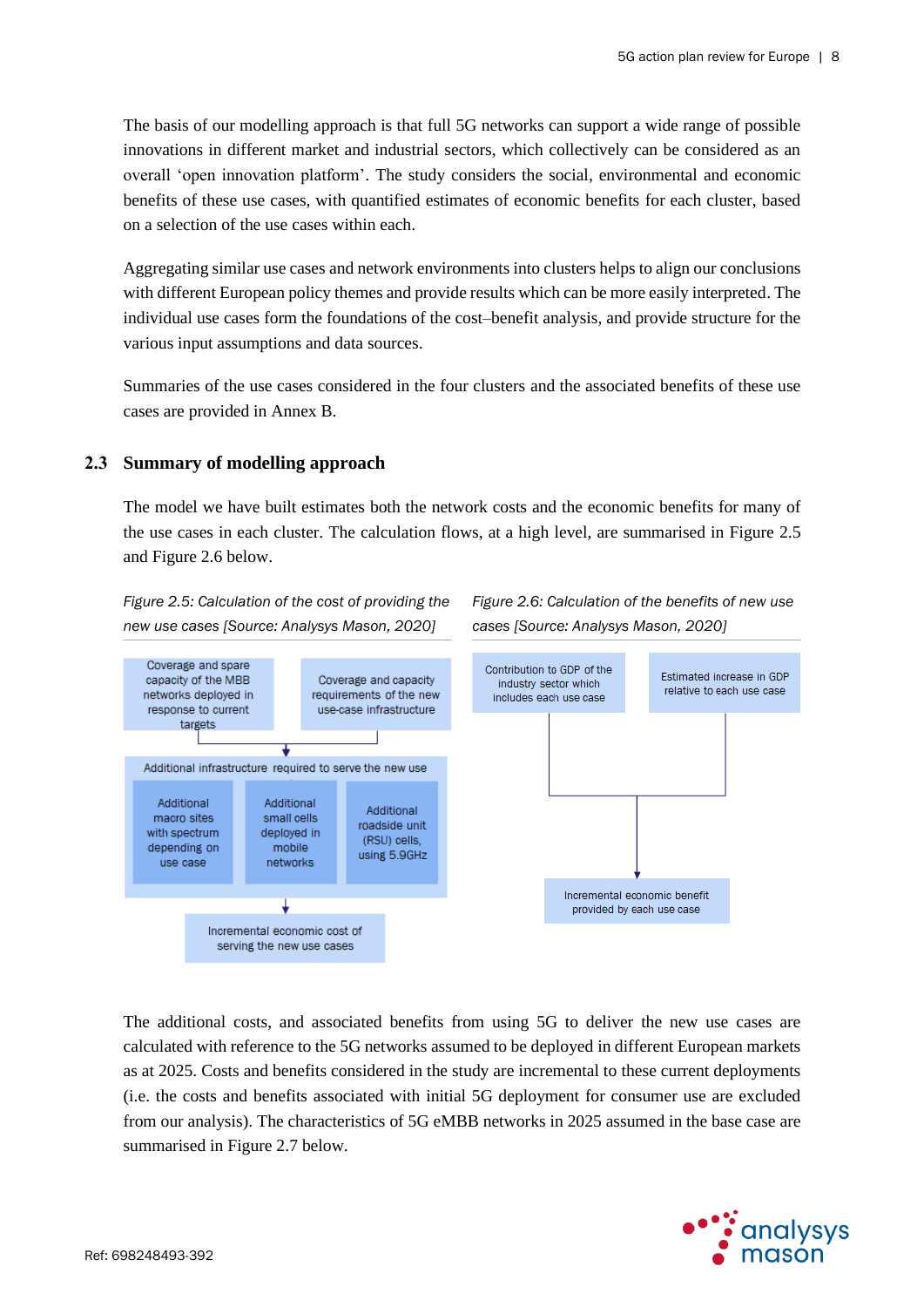<span id="page-9-0"></span>

### **2.4 Key results**

Our modelling indicates that, as a total 'open innovation platform', 5G networks in Europe can deliver c.EUR210 billion in benefits at a cost of c.EUR46 billion (which equates to a cost–benefit ratio (CBR) of 4.5 benefit to cost). The Smart Production and Smart Rural clusters have the largest net benefit (i.e. benefit minus cost), of c.EUR70 billion and c.EUR55 billion respectively, although their CBRs are lower than those of the Smart Urban and Smart Public Services clusters.

Modelling results for the total open innovation platform and individual clusters, aggregated to a European level, are shown in [Figure 2.8](#page-9-1) below.



<span id="page-9-1"></span>*Figure 2.8: Total open innovation platform and clusters: 5G upgrade cost, benefit and CBR, Europe [Source: Analysys Mason, 2020]<sup>8</sup>*

Costs (EURbn) Benefits (EURbn) - Ratio

The benefits and costs shown in [Figure 2.8](#page-9-1) are incremental to the benefits and costs associated with the initial 5G eMBB network investments in Europe – i.e. the benefits and costs shown here are for the expansion of 5G networks to 'full 5G' capability in accordance with our open innovation platform concept, and excludes 5G eMBB consumer benefit.

At the use case level, the largest economic benefits in terms of European GDP impact are from the smart factories, agriculture and FWA (suburban and rural areas) use cases. Results for individual

<sup>8</sup> Results are based on 5G networks assumed to be deployed in European markets in 2025

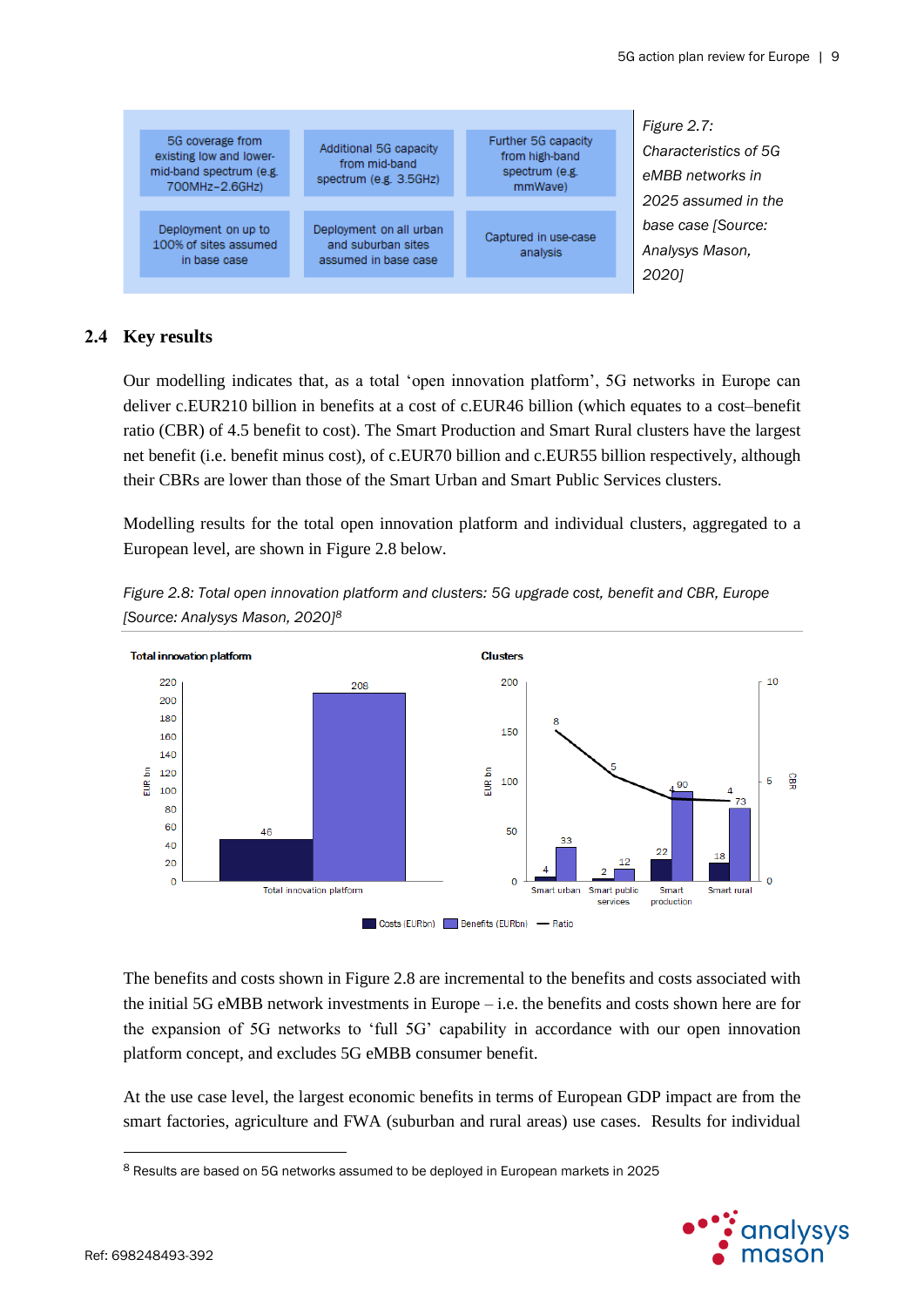use cases, aggregated to a European level, are shown in [Figure 2.9](#page-10-0) below. We have assumed limited synergies between the coverage needs (and thus costs) of different use cases due to localised demand, and have not included any common cost from the MBB network (since we assume that MNOs will make 5G MBB available in any event, due to competitive pressure).



<span id="page-10-0"></span>*Figure 2.9: Use cases: 5G upgrade cost, benefit and CBR, Europe<sup>9</sup>, <sup>10</sup> [Source: Analysys Mason, 2020]*

As mentioned previously, the costs and benefits shown in [Figure 2.9](#page-10-0) above are incremental to the costs and benefits associated with initial 5G deployment and also from any pre-5G mobile deployments (e.g. using 4G technology). Hence, total mobile benefits are likely to be significantly larger than that shown above up to 2025, when also considering consumer MBB services plus other 4G/5G connectivity up to 2025. For example, Analysys Mason modelling for the 5GAA<sup>11</sup> suggests c.EUR3–4 billion of European benefit from C-V2X (i.e. smart automotive) by 2025, rising to c.EUR20 billion by 2030. This benefit is not captured in the charts above.

#### **2.4.1 Commercial investment versus public funding**

Many of the use cases we have considered as part of our full 5G assessment are expected to be deployed commercially (i.e. by MNOs, independently of any EU/government targets). In some environments and for some types of deployment where the business case is challenging, use cases are more likely to require public funding. Use cases and their potential public funding requirements are shown in [Figure 2.10](#page-11-0) below.

<sup>11</sup> https://5gaa.org/wp-content/uploads/2018/06/2.-Presentation-on-cellular-V2X-socio-economic-benefitstudy-08022018.pdf



<sup>9</sup> There are several use cases not shown here that our study has considered, and we have captured in our network costs, but have not modelled a GDP benefit for. We have considered the benefits of 5G to these use cases qualitatively in terms of the potential environmental and social benefits (these include healthcare and hospitals, smart automotive and stadiums). We note that consumer benefit will be generated from these use cases, which we have not modelled, but which several other published studies refer to.

<sup>10</sup> FWA is assumed to serve 5–20% of the broadband market outside of areas with fibre to the premises (FTTP) in each country (guided by current propensity to use FWA services).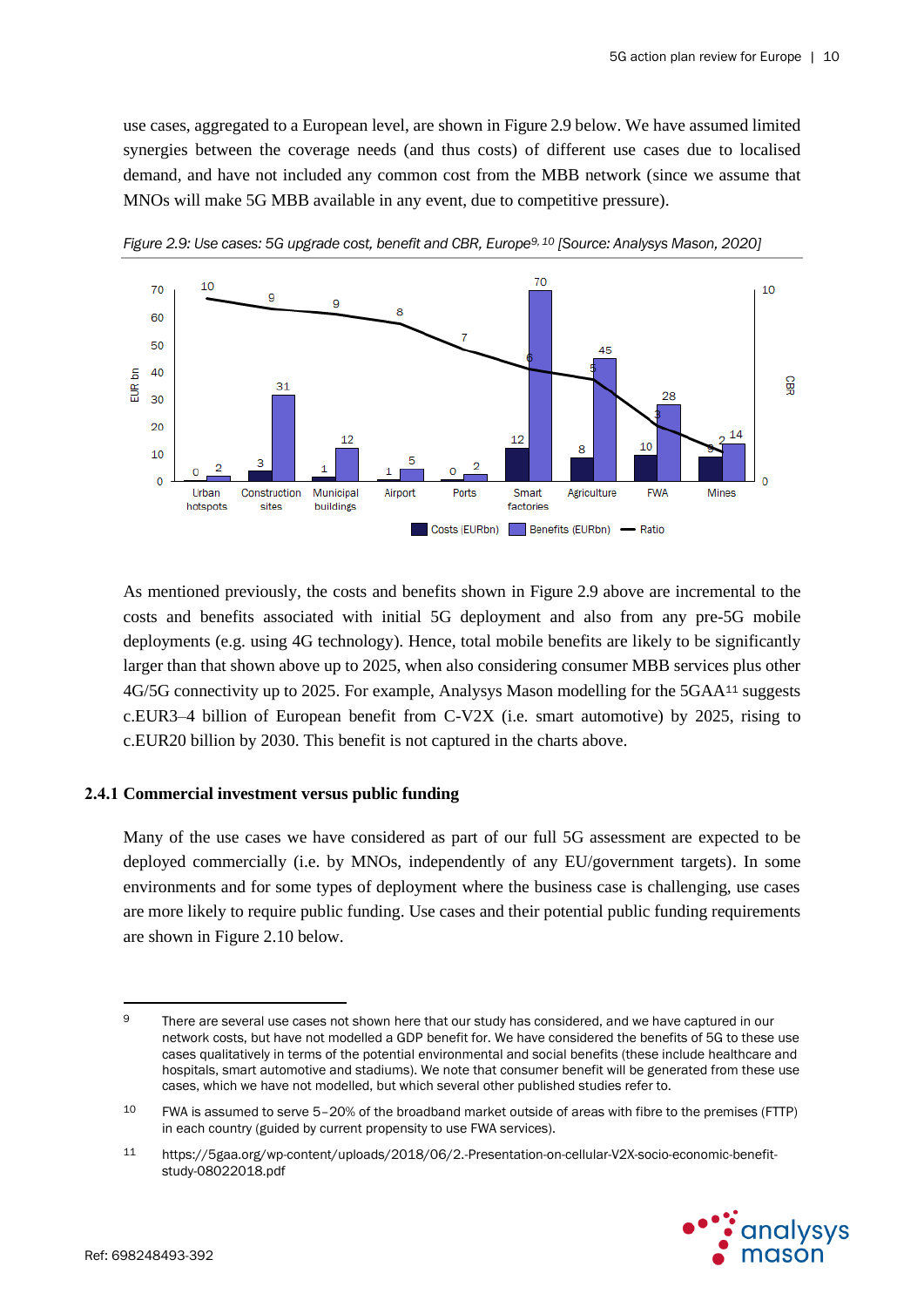<span id="page-11-0"></span>

| <b>Cluster</b>                         | <b>Use case</b>                                 | <b>Requires public</b><br>funding | Figure 2.10: 5G use<br>case and whether |
|----------------------------------------|-------------------------------------------------|-----------------------------------|-----------------------------------------|
| <b>Smart Production</b>                | <b>Smart factories</b>                          | <b>No</b>                         | public funding is                       |
| and Logistics                          | Mining                                          | <b>No</b>                         | required [Source:                       |
|                                        | Ports                                           | <b>No</b>                         | Analysys Mason, 2020]                   |
|                                        | Airports                                        | <b>No</b>                         |                                         |
|                                        | Freight and logistics                           | <b>No</b>                         |                                         |
|                                        | Energy and utilities                            | <b>No</b>                         |                                         |
| <b>Smart Rural</b>                     | <b>FWA</b>                                      | Yes <sup>12</sup>                 |                                         |
|                                        | Agriculture                                     | Partly <sup>13</sup>              |                                         |
| Smart Urban                            | Construction                                    | <b>No</b>                         |                                         |
|                                        | Urban hotspots<br>including public<br>transport | Partly <sup>14</sup>              |                                         |
|                                        | <b>Stadiums</b>                                 | <b>No</b>                         |                                         |
|                                        | Smart automotive                                | Yes                               |                                         |
| <b>Smart Public</b><br><b>Services</b> | Healthcare and<br>hospitals                     | Yes                               |                                         |
|                                        | Municipal buildings                             | Yes                               |                                         |
|                                        | Education                                       | Yes                               |                                         |
|                                        | Tourism                                         | Yes                               |                                         |

For the use cases where we identify public subsidy will be needed, we estimate that over EUR50 billion of benefit can be delivered for less than EUR20 billion of funding. The costs and benefits (aggregated to a European level) including only those use cases likely to require public funding are shown in [Figure 2.11](#page-12-0) below.

<sup>14</sup> The urban hotspots use case is assumed to include provision of connectivity for public transport in urban areas (e.g. for provision of real-time passenger and other travel/tourist information). The public-transport portion of the cost associated with this use case (estimated to be around 10%) would require public funding.



<sup>12</sup> Commercially deployed FWA is assumed as part of initial 5G deployment, but in the 5G FWA use case here we specifically consider additional targeted investment (primarily non-commercial FWA deployments in suburban or remote areas).

<sup>&</sup>lt;sup>13</sup> We assume that the agricultural use case would be delivered commercially if the agricultural environment is within the coverage area of our modelled MBB networks. However, we assume that public subsidy would be required for agricultural environments outside the coverage area of our modelled MBB networks.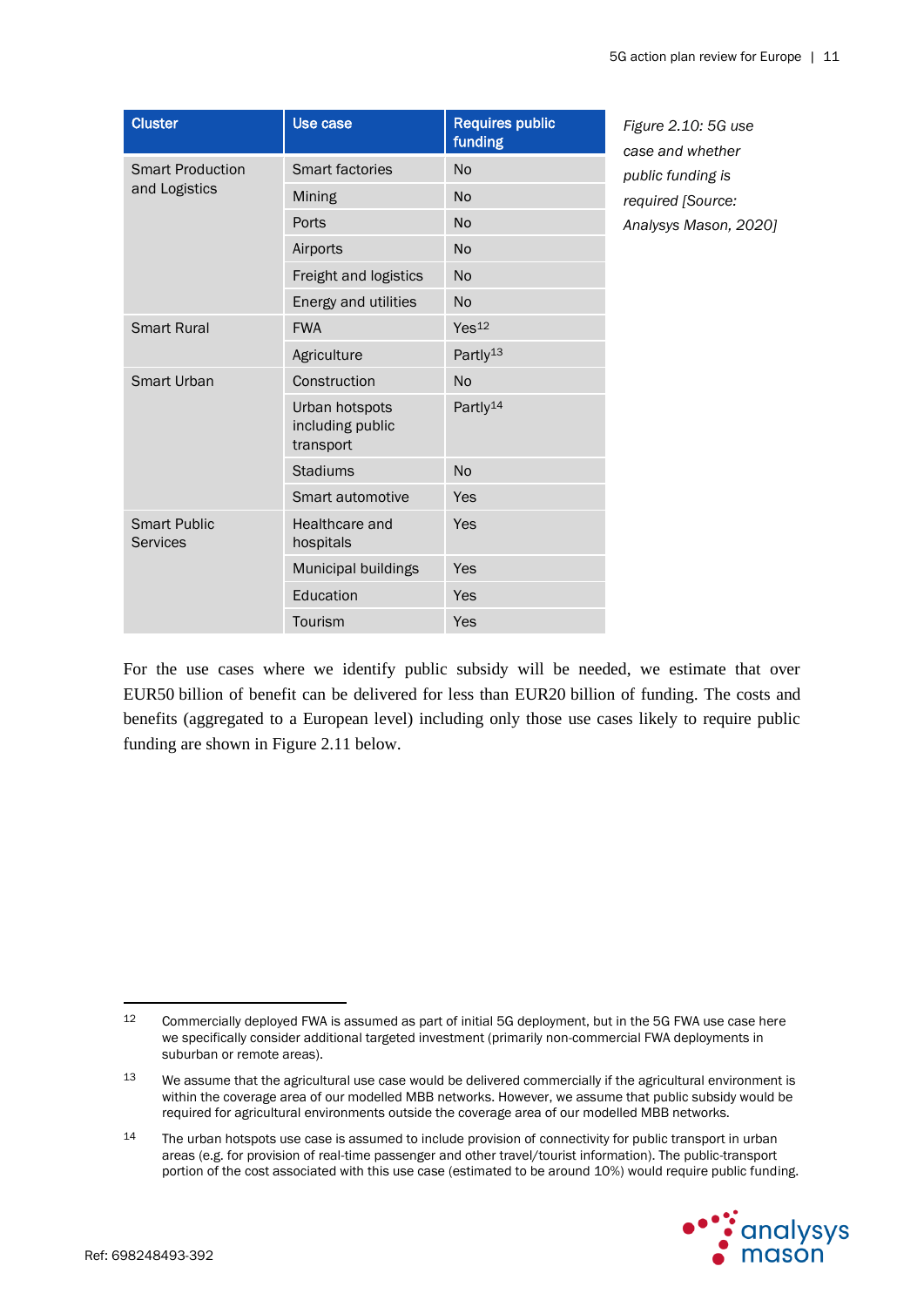

<span id="page-12-0"></span>*Figure 2.11: Clusters and use cases, including only those use cases likely to require public funding: 5G upgrade cost, benefit and CBR, Europe [Source: Analysys Mason, 2020]*

Use cases requiring public funding for which we have not modelled an economic benefit as part of this study (e.g. healthcare and hospitals and smart automotive) are not included in the right-hand chart in [Figure 2.11.](#page-12-0) However, government funding for 5G infrastructure to support healthcare and hospitals, and autonomous vehicles, will be highly beneficial and should form part of any European 5G policies, based on previous studies.

### **2.4.2 Conclusions on future European 5G policies**

### *Realising economic benefit*

In terms of GDP benefit, our modelling suggests European 5G policy should focus on:

- accelerating the availability and uptake of 5G infrastructure for Smart Production and Logistics
- enabling 5G coverage to address the Smart Rural cluster.

Our policy recommendations are listed in [Figure 2.12](#page-12-1) below (by cluster and in order of priority):

| <b>Priority order</b>                         | Recommended full 5G policies in Europe                                                                                                                                                                                                                                                                                                                                                                                  |  |
|-----------------------------------------------|-------------------------------------------------------------------------------------------------------------------------------------------------------------------------------------------------------------------------------------------------------------------------------------------------------------------------------------------------------------------------------------------------------------------------|--|
| 1. Smart Production and<br>Logistics policies | • Put the appropriate policies in place to ensure large industrial players<br>can bring 5G solutions (private or public) into production and logistics<br>as part of digital transformation programmes<br>• Make funding available to encourage industrial companies and MNOs<br>to invest in full 5G trials and deployment across multiple verticals,<br>including extensive use of virtual slicing and edge computing |  |
| 2. Smart Rural policies                       | • Make 5G rural coverage deployment feasible for MNOs through public<br>subsidies to make mobile networks suitable for 5G rural coverage<br>this includes partnerships between governments and<br>$\circ$<br>the mobile industry to deliver consistent 5G mobile                                                                                                                                                        |  |

<span id="page-12-1"></span>*Figure 2.12: Recommendations on European 5G policies [Source: Analysys Mason, 2020]*

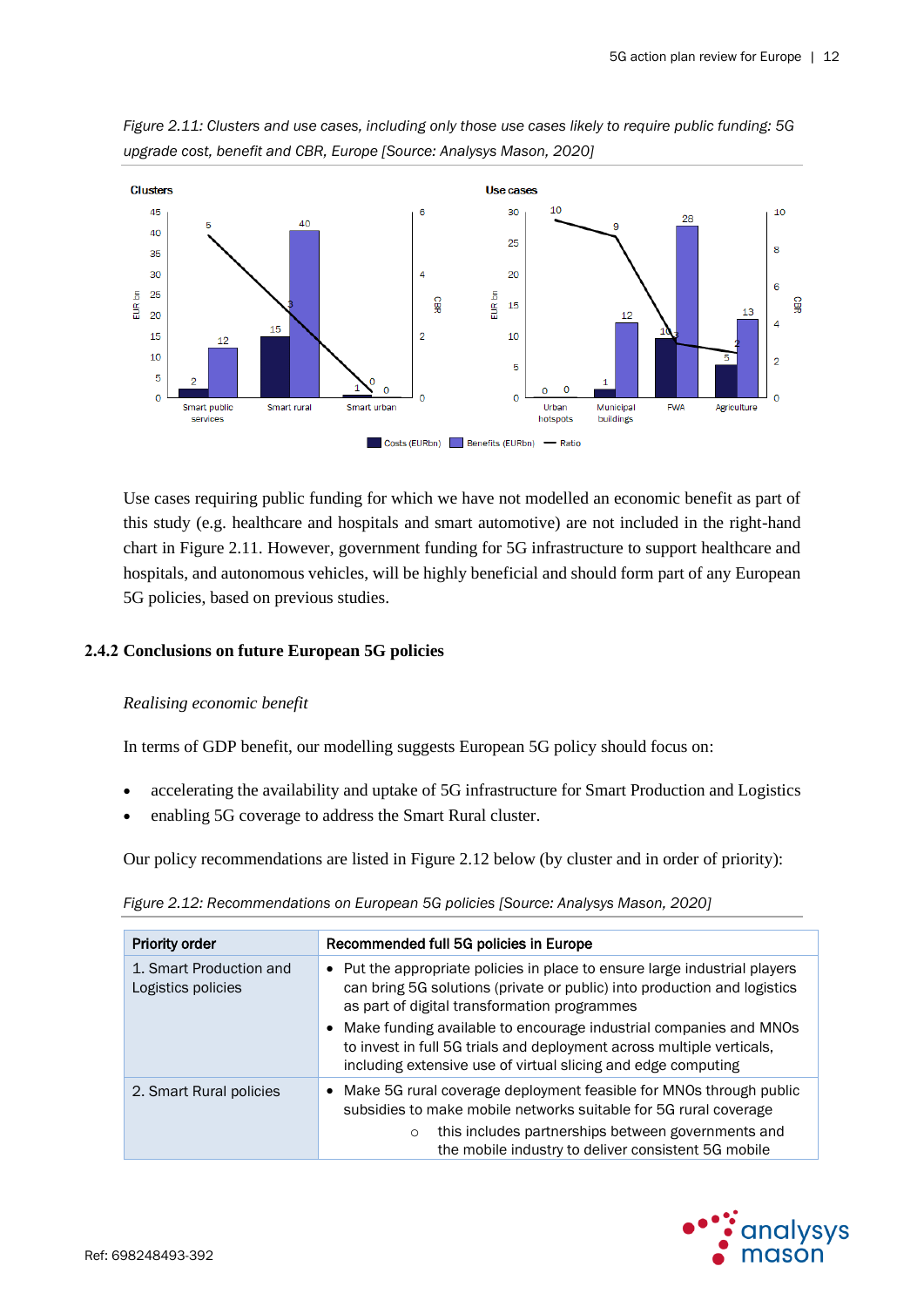|                                                                    | coverage across rural locations (e.g. via shared<br>deployment models)                                                                                                                                                                                                                                        |
|--------------------------------------------------------------------|---------------------------------------------------------------------------------------------------------------------------------------------------------------------------------------------------------------------------------------------------------------------------------------------------------------|
|                                                                    | this could connect remote premises, rural industry and<br>$\circ$<br>rural transport routes                                                                                                                                                                                                                   |
|                                                                    | • Include 5G FWA as a technology option within future targets and<br>funding for superfast/ultrafast broadband provision                                                                                                                                                                                      |
| 3. Smart Urban policies,<br>including urban transport<br>corridors | Bring 5G into new and enhanced urban solutions including edge<br>computing and robotics through appropriate vertical policies (e.g.<br>construction, transport, automotive)<br>• Trial 5G-based AI solutions in European cities (e.g. 5G infrastructure<br>for transport, logistics, smart estates, stadiums) |
|                                                                    | Bring mmWave bands such as 26GHz into use by 2025 (could be<br>linked to specific clusters such as Smart Urban)                                                                                                                                                                                               |
| 4. Smart Public Services<br>policies                               | Ensure public authorities can make specific 5G investments (e.g. in<br>next-generation connectivity plans and funding) for facilities<br>management, provision of public services, maintenance of public<br>spaces                                                                                            |
|                                                                    | • Continue to promote trials and test-beds of advanced 5G capabilities<br>(including high-quality indoor coverage) in the healthcare sector, and<br>encourage public authorities to make use of 5G in municipal buildings<br>to aid education, recreation, tourism and business                               |

In addition to the above policy recommendations, it will be essential for accelerated roll-out of 5G to continue over the coming years up to 2025, in line with the existing 5GAP. Completing the remaining spectrum awards across Europe in all 5G pioneer bands (700MHz, 3.4–3.8GHz and 26GHz) will be important to accelerate 5G deployment. There should also be a focus on reducing any barriers to deployment (e.g. reducing deployment costs to accelerate speed of roll-out, as per the recent European Commission recommendation on a common toolbox for reducing the cost of high-capacity network deployment<sup>15</sup>).

To date, our calculation is that:

- In the 3.4–3.8GHz band, 15 countries out of the 30 modelled have awarded 5G spectrum (with c.40% of the available bandwidth in the 3.4–3.8GHz band awarded on average).
- In the 700MHz band, this drops to 12 out of 30 countries modelled (with c.40% of available bandwidth awarded on average).
- In the 26GHz band, only three countries (Italy, Finland and the UK) have awarded spectrum suitable for 5G to date (c.5% of the pioneer bandwidth has been awarded on average).<sup>16</sup>

<sup>&</sup>lt;sup>16</sup> Figures are straight averages across the 30 European countries modelled of the amount of spectrum assigned (and suitable for 5G) in each pioneer band: 700MHz (2x30MHz), 3.4–3.8GHz and 24.25– 27.5GHz. Local/regional 5G assignments have been included, but temporary/trial assignments have been excluded.



<sup>15</sup> https://ec.europa.eu/digital-single-market/en/news/commission-recommendation-common-union-toolboxreducing-cost-deploying-very-high-capacity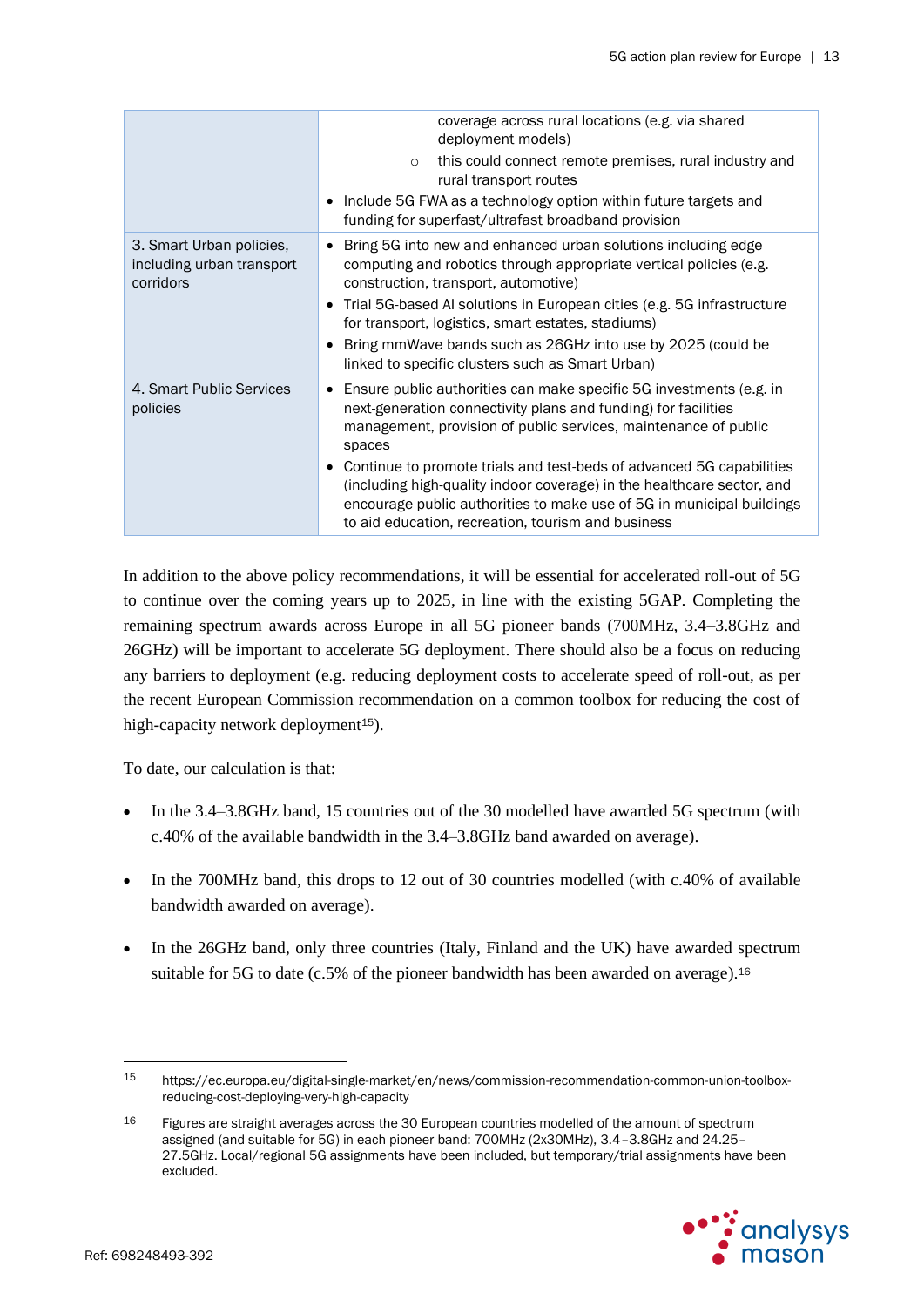### *Realising environmental and social benefits*

From an environmental and social benefits perspective, high priorities for European policy are improving 5G coverage in the Smart Rural cluster, and enabling 5G use in the smart factories, and in the freight and logistics use cases. A summary of the environmental and social benefits associated with 5G connectivity for the clusters are summarised, by use case, in [Figure 2.13](#page-14-0) below. Use cases with the highest benefit have been shaded green (with medium benefit shaded orange, and lower benefits shaded yellow). The highest-priority use cases (i.e. factories, freight and logistics, and use cases in the Smart Rural cluster) have been indicated with a red border.

<span id="page-14-0"></span>*Figure 2.13: Summary of environmental and social benefits by use case<sup>17</sup> [Source: Analysys Mason, 2020]*

| <b>Cluster</b>      | Use case                 | <b>Environmental benefit from 5G</b><br>connectivity                                                                                                                | Social benefit from 5G<br>connectivity                                                                                                                  |
|---------------------|--------------------------|---------------------------------------------------------------------------------------------------------------------------------------------------------------------|---------------------------------------------------------------------------------------------------------------------------------------------------------|
| Smart<br>Production | Ports                    | Logistics efficiency leading to<br>carbon emission reduction                                                                                                        | Increased security, safety and<br>technology-skilled workforces                                                                                         |
| and<br>Logistics    | Airports                 | <b>Reduced congestion</b>                                                                                                                                           | <b>Increased security, safety</b><br>Less time waiting in airports/<br>enhanced passenger<br>experience                                                 |
|                     | Mining                   | Real-time monitoring in mines<br>e.g. air quality, risk of hazards                                                                                                  | Increased security, safety,<br>technology-skilled workforces                                                                                            |
|                     | Smart<br>factories       | Better use of time and<br>materials, leading to reduced<br>energy use<br>Industrial process and<br>equipment monitoring<br>enabling improved equipment<br>lifetimes | Increased security, technology-<br>skilled workforces                                                                                                   |
|                     | Freight and<br>logistics | Facilitate 'just-in-time' supply<br>chains, efficient transport of<br>goods                                                                                         | Increased safety/reduction or<br>prevention of accidents                                                                                                |
|                     | Energy and<br>utilities  | Remote monitoring/remote<br>inspection enabling better<br>control of energy use                                                                                     | Encourage good energy use<br>through real-time awareness<br>of energy being used                                                                        |
| <b>Smart Rural</b>  | 5G FWA                   | Reduced journeys (e.g.<br>working remotely plus<br>connectivity in rural transport<br>corridors)                                                                    | Social inclusion/reducing the<br>digital divide<br>Slow or reverse rural<br>population declines<br>Support for rural businesses to<br>operate digitally |

<sup>17</sup> Green = highest benefit, orange = medium benefit; yellow = lower benefit. The highest priority use cases are shown with a red border

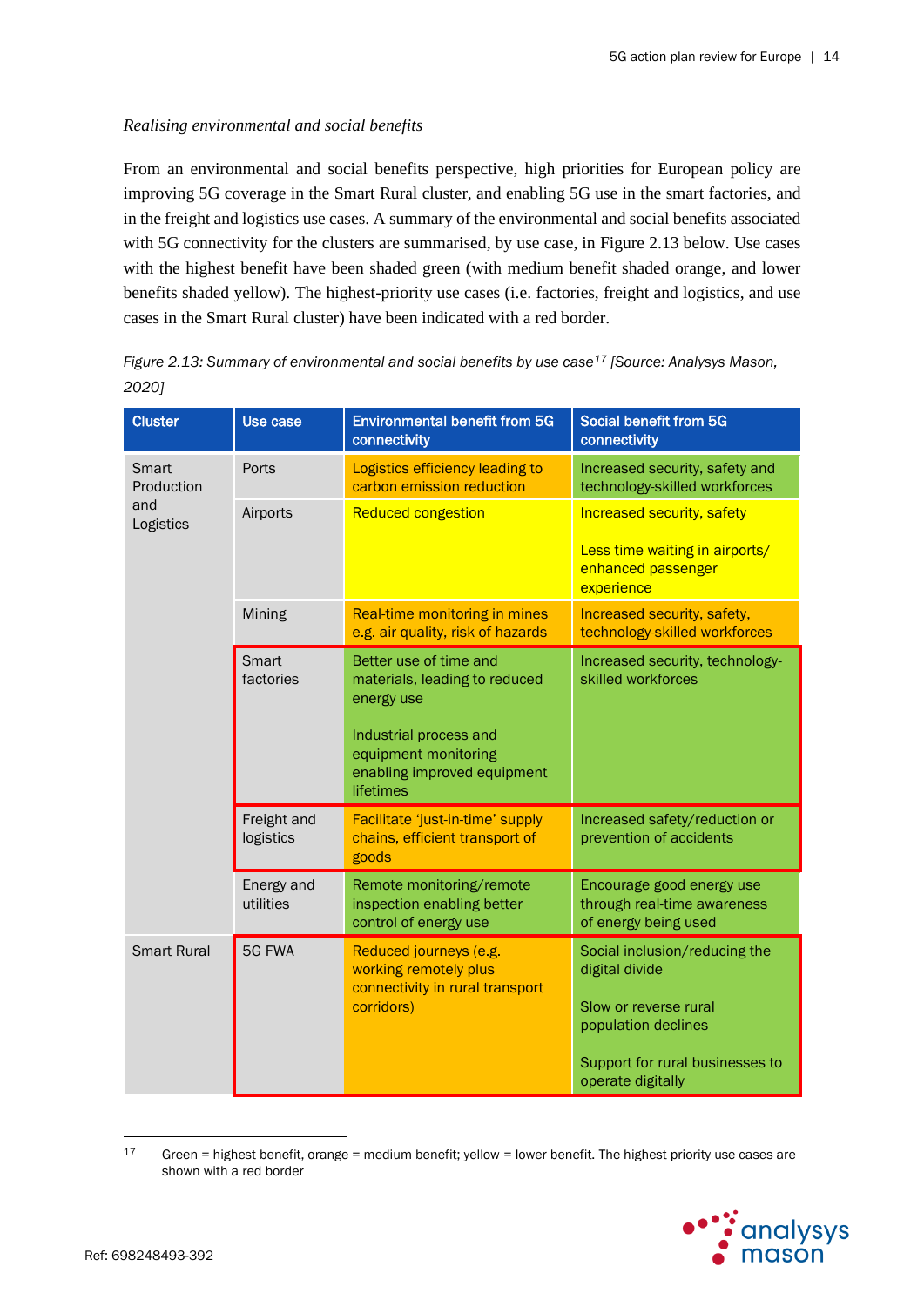| <b>Cluster</b>                         | Use case                                              | <b>Environmental benefit from 5G</b><br>connectivity                                                                         | Social benefit from 5G<br>connectivity                                                                                                 |
|----------------------------------------|-------------------------------------------------------|------------------------------------------------------------------------------------------------------------------------------|----------------------------------------------------------------------------------------------------------------------------------------|
|                                        | Agriculture                                           | Increased efficiency/lower<br>carbon farming                                                                                 | <b>Sustained rural industries</b><br>Ability to market products<br>beyond local area                                                   |
| Smart Urban                            | Construction                                          | Fuel efficiency/reduced<br>carbon emissions                                                                                  | Safety-related benefits, e.g.<br>reduction in accidents<br>Reduced driving times/<br>wellbeing                                         |
|                                        | Urban<br>hotspots<br>including<br>public<br>transport | Improved public transport<br>operations<br>Smart buildings/ support for<br>green building initiatives                        | Improved city living experience<br><b>Better access to information</b><br>and media whilst travelling                                  |
|                                        | <b>Stadiums</b>                                       | Support for green initiatives in<br>stadiums                                                                                 | Better enjoyment/experience                                                                                                            |
|                                        | Smart<br>automotive                                   | Better energy use/less waste<br>Support for green construction<br>policies, e.g. remote<br>management of machines            | <b>Increased safety of building</b><br>sites                                                                                           |
| <b>Smart Public</b><br><b>Services</b> | Healthcare<br>and<br>hospitals                        | Reduced journeys (e.g.<br>ambulances to hospitals or<br>patient journeys to GP<br>surgeries)                                 | <b>Highly reliable remote</b><br>consultation and triage                                                                               |
|                                        | Municipal<br>buildings                                | Fewer journeys needed to<br>monitor or resolve social<br>problems)<br>Better energy use/less waste                           | <b>Collaboration or interaction</b><br>(e.g. 5G connectivity for social<br>or business hubs)                                           |
|                                        | Education                                             | Support for green school and<br>university initiatives, e.g.<br>energy-saving or other<br>environmental projects             | Increased availability and<br>access to education/remote<br>learning in schools and<br>universities                                    |
|                                        | Tourism                                               | Conservation benefits, e.g.<br>enabling tourists to better<br>understand environmental<br>challenges via VR/AR<br>experience | Remote access to experts<br>Virtual walk-throughs of tourist<br>sites/improved quality of<br>experience<br><b>Educational benefits</b> |

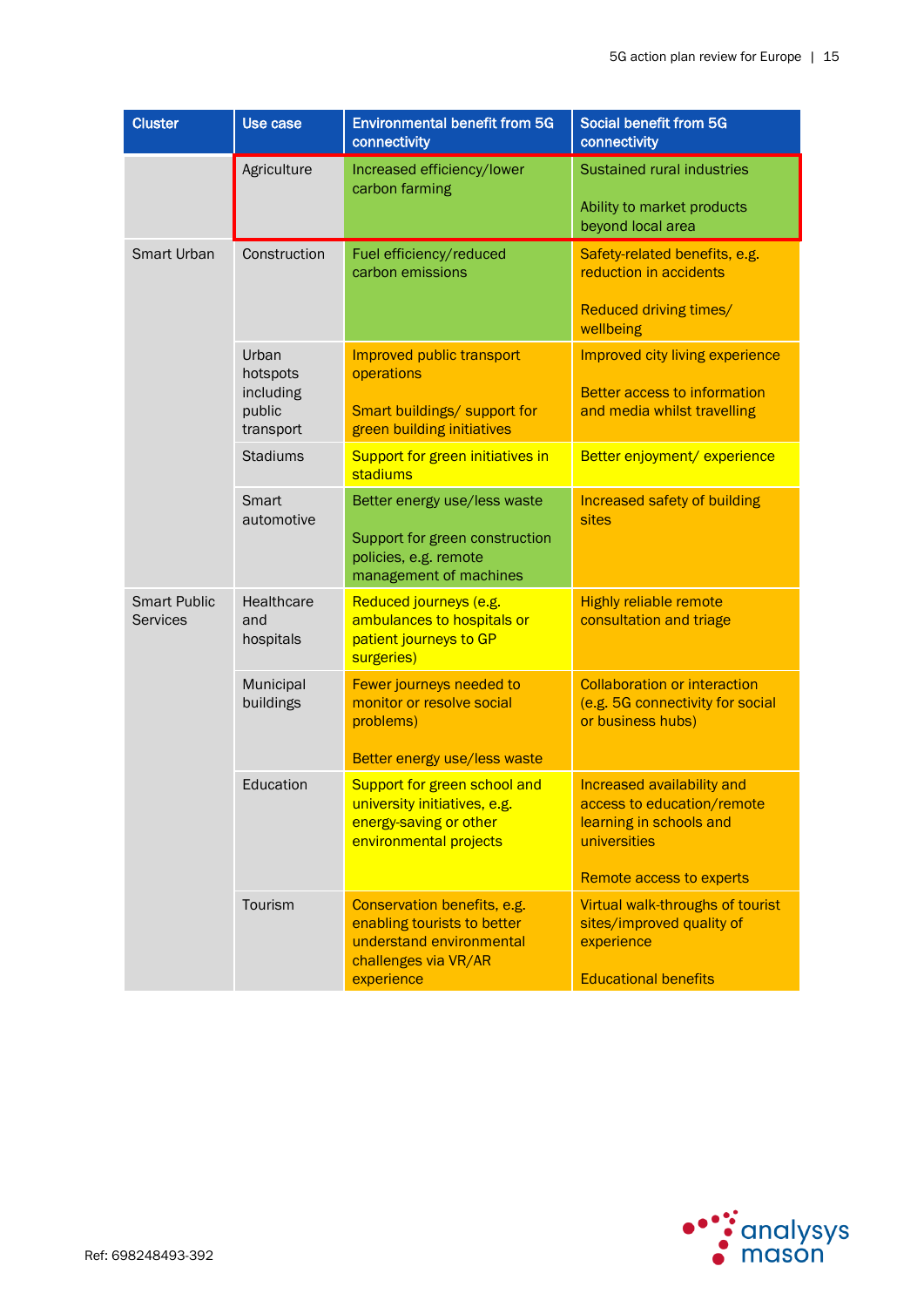### Annex A Individual country results

This annex provides the results of the costs and economic benefits modelling associated with the different clusters on an individual country basis.

While we can account for country-specific differences using high-level modelling inputs (GDP per capita, sectoral GDP, sites, traffic, number of use-case location etc.), specific dynamics in individual countries (e.g. level of digitisation in certain sectors of the economy) have not been captured. Modelling inputs have not been available for all countries (in which case European averages have been used). Individual country results should therefore be treated with caution

Results are presented by country (in order of CBR) for each cluster in the following sub-sections.

- Section  $A.1$  Smart Production and Logistics
- Sectio[n A.2](#page-17-0) Smart Rural
- Section  $A.3$  Smart Urban
- Sectio[n A.4](#page-20-0) Smart Public Services.

### <span id="page-16-0"></span>**A.1 Smart Production and Logistics cluster**

The four use cases that have been modelled in the Smart Production and Logistics cluster are:

- mining
- smart factories
- ports
- airports.

Results for this cluster are shown in [Figure A.1](#page-16-1) below.

<span id="page-16-1"></span>*Figure A.1: Costs and benefits by country, Smart Production and Logistics cluster [Source: Analysys Mason, 2020]*

| <b>Country</b>     | Costs (EUR million) | <b>Benefits (EUR million)</b> | <b>CBR</b> |
|--------------------|---------------------|-------------------------------|------------|
| Ireland            | 260                 | 3,130                         | 12.0       |
| Switzerland        | 437                 | 4,887                         | 11.2       |
| Germany            | 3,519               | 25,608                        | 7.3        |
| Denmark            | 256                 | 1,782                         | 7.0        |
| <b>Belgium</b>     | 287                 | 1,798                         | 6.3        |
| Austria            | 441                 | 2,418                         | 5.5        |
| <b>Netherlands</b> | 513                 | 2,631                         | 5.1        |
| France             | 1,403               | 7,012                         | 5.0        |
| Finland            | 519                 | 2,552                         | 4.9        |
| Sweden             | 529                 | 2,516                         | 4.8        |

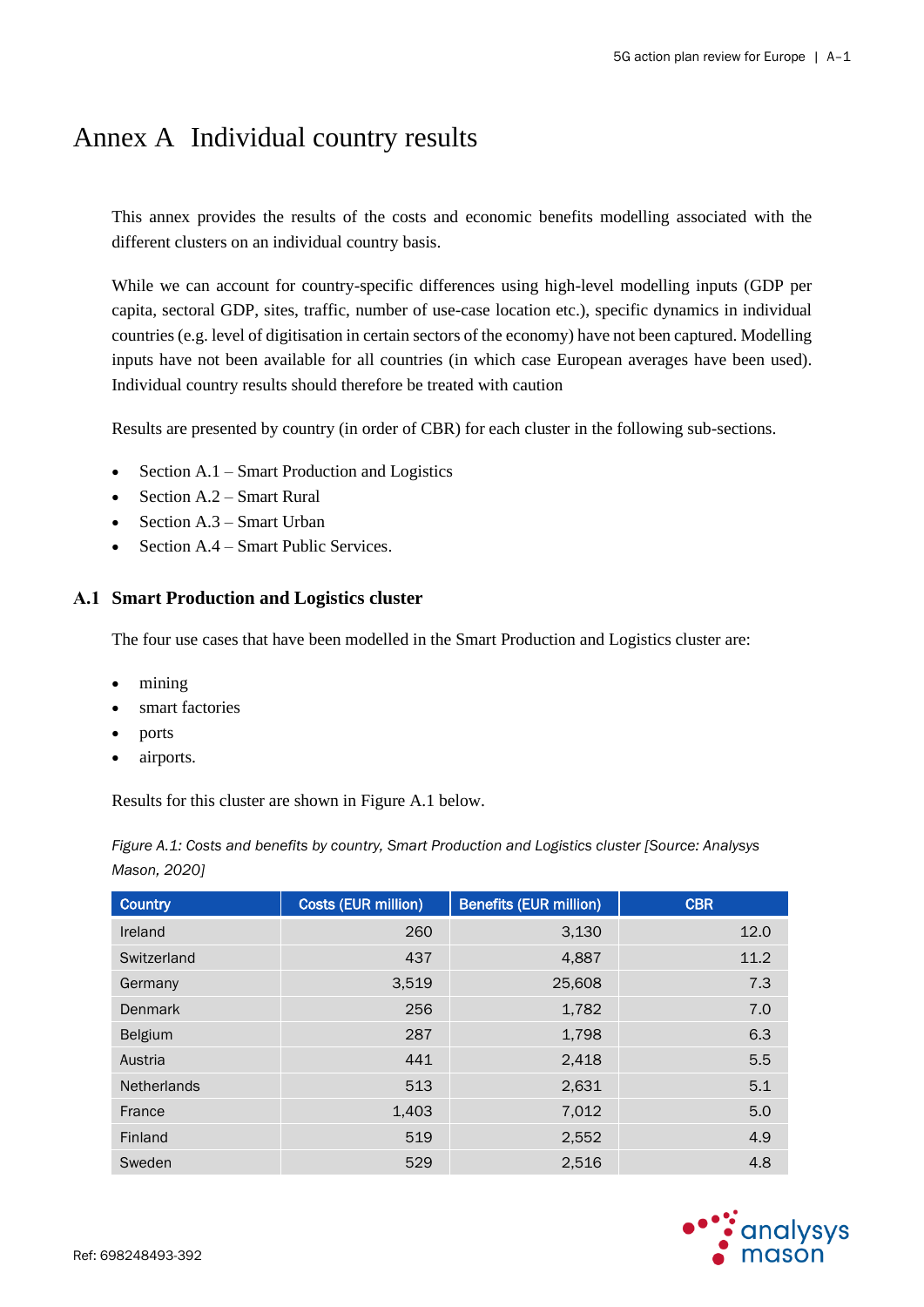| <b>Country</b>  | Costs (EUR million) | <b>Benefits (EUR million)</b> | <b>CBR</b> |
|-----------------|---------------------|-------------------------------|------------|
| <b>UK</b>       | 1,671               | 6,609                         | 4.0        |
| Poland          | 1,926               | 7,299                         | 3.8        |
| Czechia         | 707                 | 2,284                         | 3.2        |
| Luxembourg      | 23                  | 68                            | 3.0        |
| Cyprus          | 20                  | 57                            | 2.9        |
| <b>Bulgaria</b> | 473                 | 1,363                         | 2.9        |
| Hungary         | 428                 | 1,157                         | 2.7        |
| Romania         | 996                 | 2,531                         | 2.5        |
| Slovenia        | 126                 | 309                           | 2.4        |
| Spain           | 1,811               | 4,357                         | 2.4        |
| Italy           | 2,405               | 5,489                         | 2.3        |
| Greece          | 408                 | 847                           | 2.1        |
| Slovakia        | 243                 | 455                           | 1.9        |
| Malta           | 26                  | 49                            | 1.8        |
| Lithuania       | 191                 | 305                           | 1.6        |
| Norway          | 708                 | 1,098                         | 1.6        |
| Estonia         | 141                 | 188                           | 1.3        |
| Croatia         | 228                 | 285                           | 1.2        |
| Portugal        | 832                 | 840                           | 1.0        |
| Latvia          | 192                 | 171                           | 0.9        |

The cost of coverage for mines and smart factories is much higher than that for ports and airports. Smart factories are nearly always the largest component of the total benefit in this cluster (although in a few cases the mining sector is bigger). Countries with a high CBR in this cluster therefore generally have a large manufacturing sectoral GDP per smart factory (as in the case of Ireland).

### <span id="page-17-0"></span>**A.2 Smart Rural cluster**

The Smart Rural cluster consists of two use cases: agriculture and FWA – both have been modelled.

The top results for the Smart Rural cluster are driven by low levels of FTTP (meaning more FWA takeup) and high GDP per unit area of farmland. Results for this cluster are shown in [Figure A.2](#page-17-1) below.

<span id="page-17-1"></span>*Figure A.2: Costs and benefits by country, Smart Rural cluster [Source: Analysys Mason, 2020]*

| <b>Country</b>     | <b>Costs (EUR million)</b> | <b>Benefits (EUR million)</b> | <b>CBR</b> |
|--------------------|----------------------------|-------------------------------|------------|
| <b>Netherlands</b> | 155                        | 3,364                         | 21.7       |
| Switzerland        | 152                        | 2,208                         | 14.5       |
| Latvia             | 27                         | 351                           | 13.2       |
| Cyprus             | 15                         | 190                           | 12.3       |
| Norway             | 148                        | 1,384                         | 9.3        |
| Malta              |                            | 52                            | 7.9        |

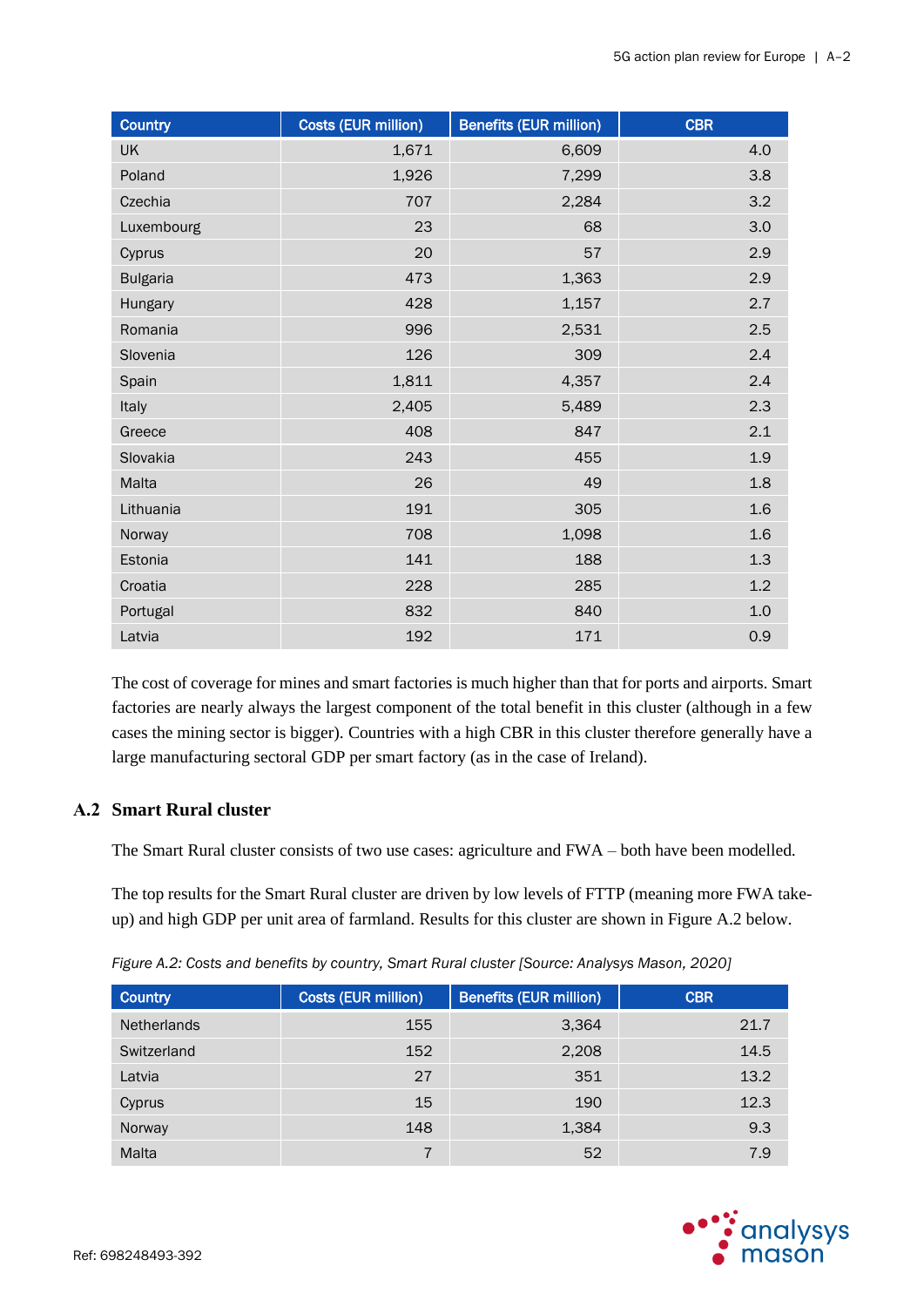| <b>Country</b>  | Costs (EUR million) | <b>Benefits (EUR million)</b> | <b>CBR</b> |
|-----------------|---------------------|-------------------------------|------------|
| Denmark         | 198                 | 1,505                         | 7.6        |
| Slovenia        | 30                  | 227                           | 7.5        |
| Belgium         | 87                  | 572                           | 6.6        |
| Estonia         | 50                  | 308                           | 6.1        |
| Germany         | 1,451               | 8,711                         | 6.0        |
| Czechia         | 403                 | 2,270                         | 5.6        |
| Hungary         | 303                 | 1,626                         | 5.4        |
| Ireland         | 178                 | 919                           | 5.2        |
| Portugal        | 180                 | 870                           | 4.8        |
| Spain           | 1,347               | 6,181                         | 4.6        |
| Austria         | 1,319               | 5,990                         | 4.5        |
| France          | 1,786               | 7,920                         | 4.4        |
| Croatia         | 142                 | 605                           | 4.3        |
| Romania         | 639                 | 2,713                         | 4.2        |
| Greece          | 400                 | 1,514                         | 3.8        |
| Luxembourg      | 9                   | 35                            | 3.7        |
| <b>UK</b>       | 920                 | 3,197                         | 3.5        |
| <b>Bulgaria</b> | 277                 | 961                           | 3.5        |
| Slovakia        | 232                 | 747                           | 3.2        |
| Lithuania       | 124                 | 397                           | 3.2        |
| Sweden          | 523                 | 1,623                         | 3.1        |
| Finland         | 1,248               | 3,651                         | 2.9        |
| Poland          | 1,999               | 5,563                         | 2.8        |
| Italy           | 3,647               | 6,922                         | 1.9        |

The cost is calculated separately per use case (agriculture and FWA) for the provision of coverage to:

- Locations within the existing MBB network (traffic is served over the existing MBB network, and thus depends on the level of spare capacity).
- Locations outside the existing MBB network (new sites are built, and the cost is purely driven by area to be covered). In the case of FWA, the cost is also driven by the level of existing FTTP deployment.

The total CBR of the cluster is thus driven by various factors. Countries with a high CBR (e.g. Switzerland) benefit from a relatively low level of FTTP coverage and relatively high level of spare capacity on the existing MBB network, meaning a large contribution from the FWA use case. Other countries, with a high agricultural GDP per unit area farmed (e.g. the Netherlands), have a large contribution from the agricultural use case.

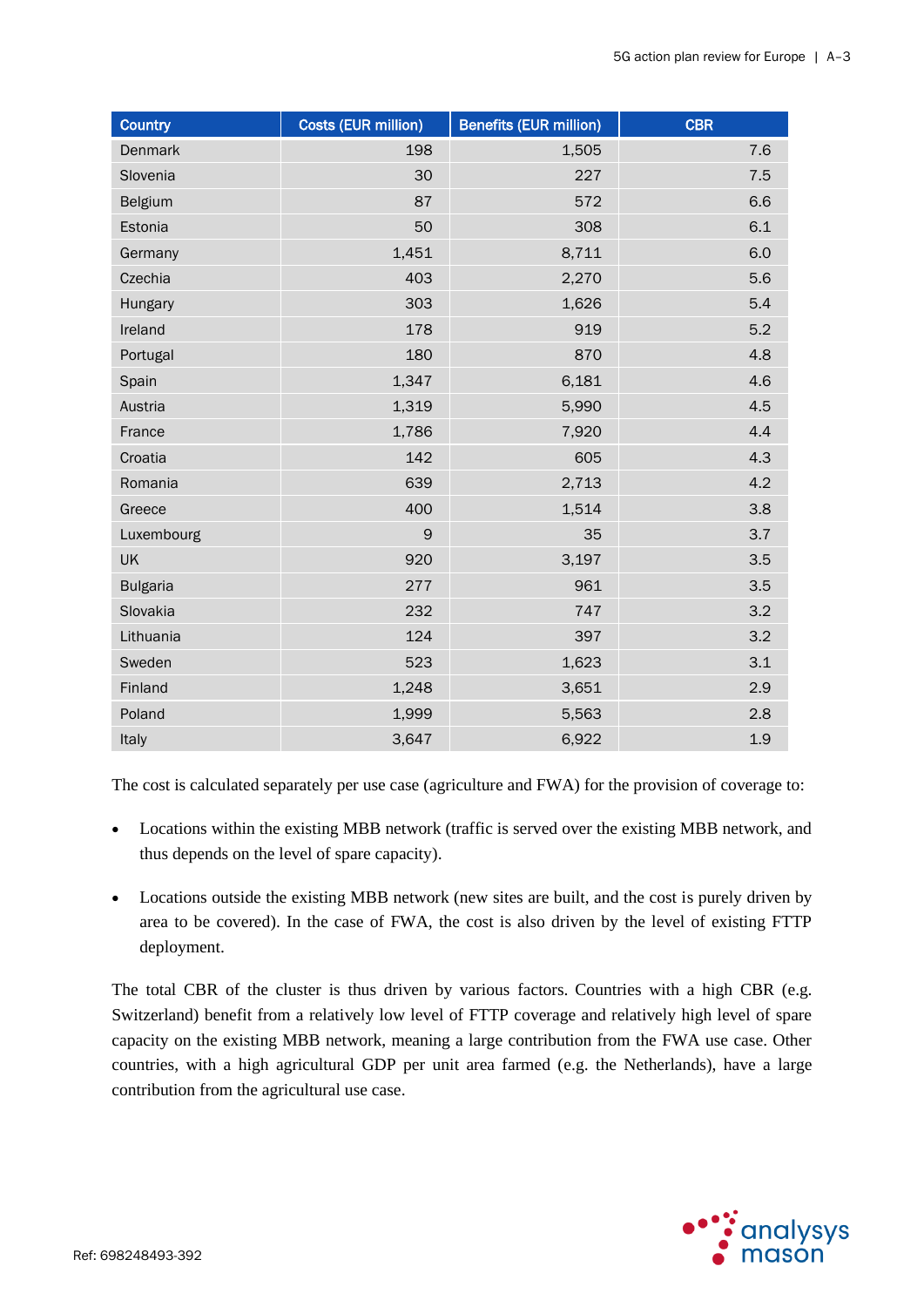### <span id="page-19-0"></span>**A.3 Smart Urban cluster**

The use cases that have been included in the Smart Urban cluster are:

- construction
- urban hotspots
- stadiums
- smart automotive.

In this cluster, construction sites form the largest cost and benefits component: the cost of coverage is around four times higher than that for smart automotive. Results for this cluster are shown in [Figure A.3](#page-19-1) below.

<span id="page-19-1"></span>

| Figure A.3: Costs and benefits by country, Smart Urban cluster [Source: Analysys Mason, 2020] |  |  |  |
|-----------------------------------------------------------------------------------------------|--|--|--|
|-----------------------------------------------------------------------------------------------|--|--|--|

| <b>Country</b> | <b>Costs (EUR million)</b> | <b>Benefits (EUR million)</b> | <b>CBR</b> |
|----------------|----------------------------|-------------------------------|------------|
| Switzerland    | 74                         | 2,751                         | 37.4       |
| <b>UK</b>      | 303                        | 4,804                         | 15.9       |
| Denmark        | 80                         | 978                           | 12.2       |
| Austria        | 133                        | 1,594                         | 12.0       |
| Germany        | 668                        | 7,821                         | 11.7       |
| Belgium        | 53                         | 608                           | 11.4       |
| Netherlands    | 105                        | 1,108                         | 10.6       |
| Norway         | 90                         | 868                           | 9.6        |
| France         | 387                        | 2,833                         | 7.3        |
| Cyprus         | 12                         | 82                            | 6.9        |
| Latvia         | 22                         | 152                           | 6.9        |
| Romania        | 208                        | 1,400                         | 6.7        |
| Estonia        | 12                         | 79                            | 6.6        |
| Luxembourg     | 31                         | 180                           | 5.7        |
| Poland         | 305                        | 1,507                         | 4.9        |
| Spain          | 340                        | 1,584                         | 4.7        |
| Ireland        | 48                         | 214                           | 4.5        |
| Finland        | 166                        | 738                           | 4.4        |
| Portugal       | 72                         | 298                           | 4.1        |
| Sweden         | 294                        | 1,126                         | 3.8        |
| Hungary        | 70                         | 254                           | 3.6        |
| Czechia        | 85                         | 292                           | 3.4        |
| Malta          | $\mathbf{1}$               | 2                             | 3.3        |
| Slovenia       | 27                         | 86                            | 3.2        |
| Greece         | 31                         | 87                            | 2.8        |
| Croatia        | 65                         | 178                           | 2.7        |
| Lithuania      | $77\,$                     | 187                           | 2.4        |
| Italy          | 409                        | 951                           | 2.3        |

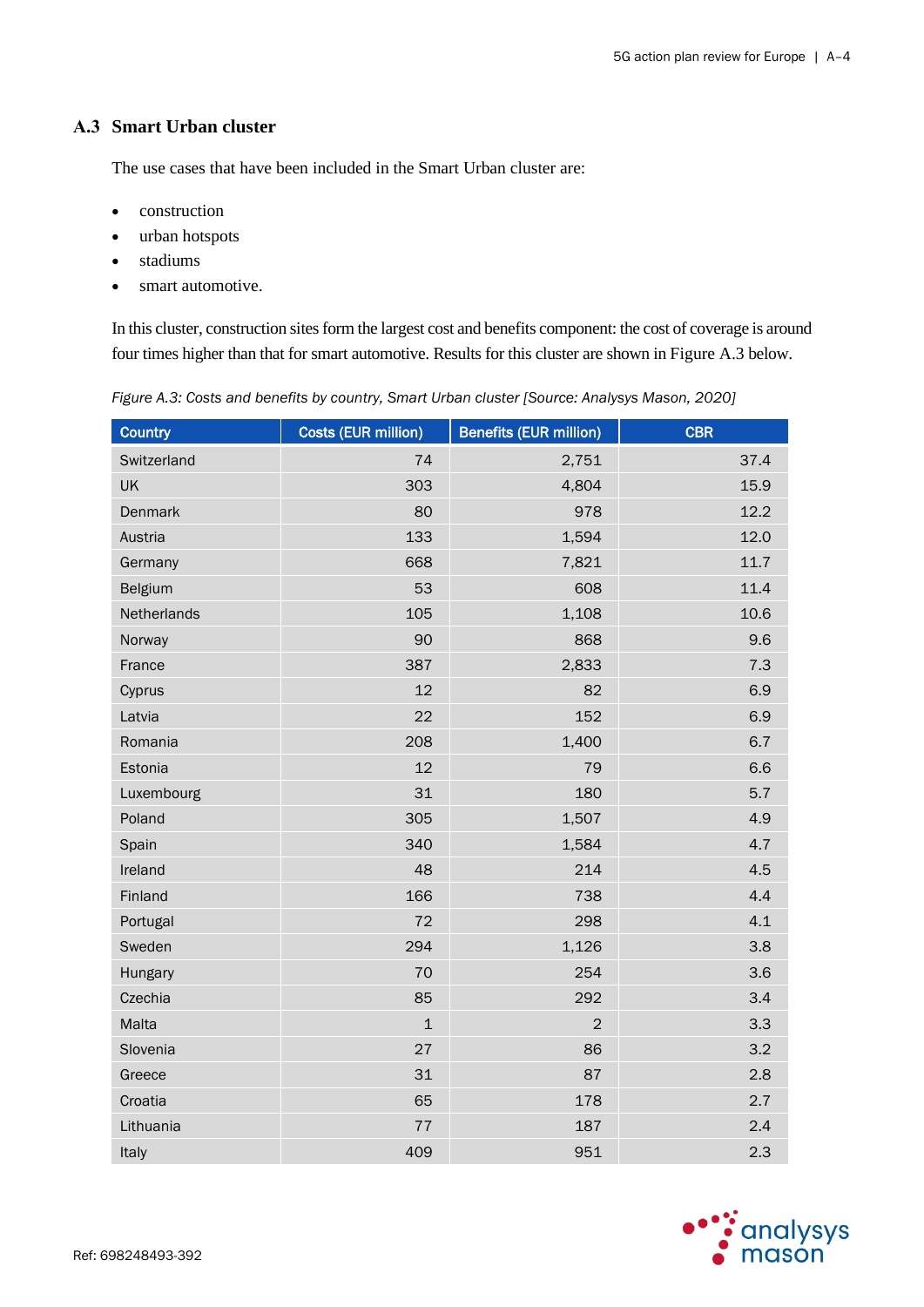| <b>Country</b>  | <b>Costs (EUR million)</b> | Benefits (EUR million) | <b>CBR</b> |
|-----------------|----------------------------|------------------------|------------|
| <b>Bulgaria</b> | 132                        | 284                    |            |
| Slovakia        | 89                         | 114                    | 1.3        |

The aggregate benefit within the Smart Urban cluster for a given country is overwhelmingly derived from construction sites (with no economic benefit modelled for smart automotive or stadiums, and the benefit from urban hotspots being much lower). Accordingly, the construction use case generally has the biggest impact on the CBR of this cluster.

Countries with a high CBR tend to have a large construction sectoral GDP (per construction site), and spare capacity on the MBB network (used to provide coverage for construction sites).

### <span id="page-20-0"></span>**A.4 Smart Public Services cluster**

The use cases that have been included in the Smart Public Services cluster are:

- healthcare and hospitals
- municipal buildings
- education
- tourism.

Countries which are expected to benefit most from Smart Public Sector initiatives are those with a relatively low number of municipal buildings to cover. Results for this cluster are shown in [Figure A.4](#page-20-1) below.

| <b>Country</b> | Costs (EUR million) | <b>Benefits (EUR million)</b> | <b>CBR</b> |
|----------------|---------------------|-------------------------------|------------|
| Sweden         | 8                   | 436                           | 54.0       |
| Netherlands    | 20                  | 647                           | 32.1       |
| Belgium        | 18                  | 345                           | 19.5       |
| Norway         | 23                  | 305                           | 13.2       |
| Switzerland    | 40                  | 490                           | 12.4       |
| Malta          | $\mathbf{1}$        | 16                            | 12.3       |
| Luxembourg     | $\overline{2}$      | 21                            | 10.9       |
| Finland        | 19                  | 187                           | 10.0       |
| <b>UK</b>      | 185                 | 1,531                         | 8.3        |
| Slovenia       | $\overline{4}$      | 32                            | 7.8        |
| Germany        | 315                 | 2,325                         | 7.4        |
| Denmark        | 37                  | 267                           | 7.3        |
| Austria        | 41                  | 263                           | 6.5        |
| Italy          | 156                 | 891                           | 5.7        |
| Estonia        | $\overline{4}$      | 23                            | 5.3        |
| Latvia         | 5                   | 26                            | 5.1        |
| Spain          | 188                 | 852                           | 4.5        |

<span id="page-20-1"></span>*Figure A.4: Costs and benefits by country, Smart Public Services cluster [Source: Analysys Mason, 2020]*

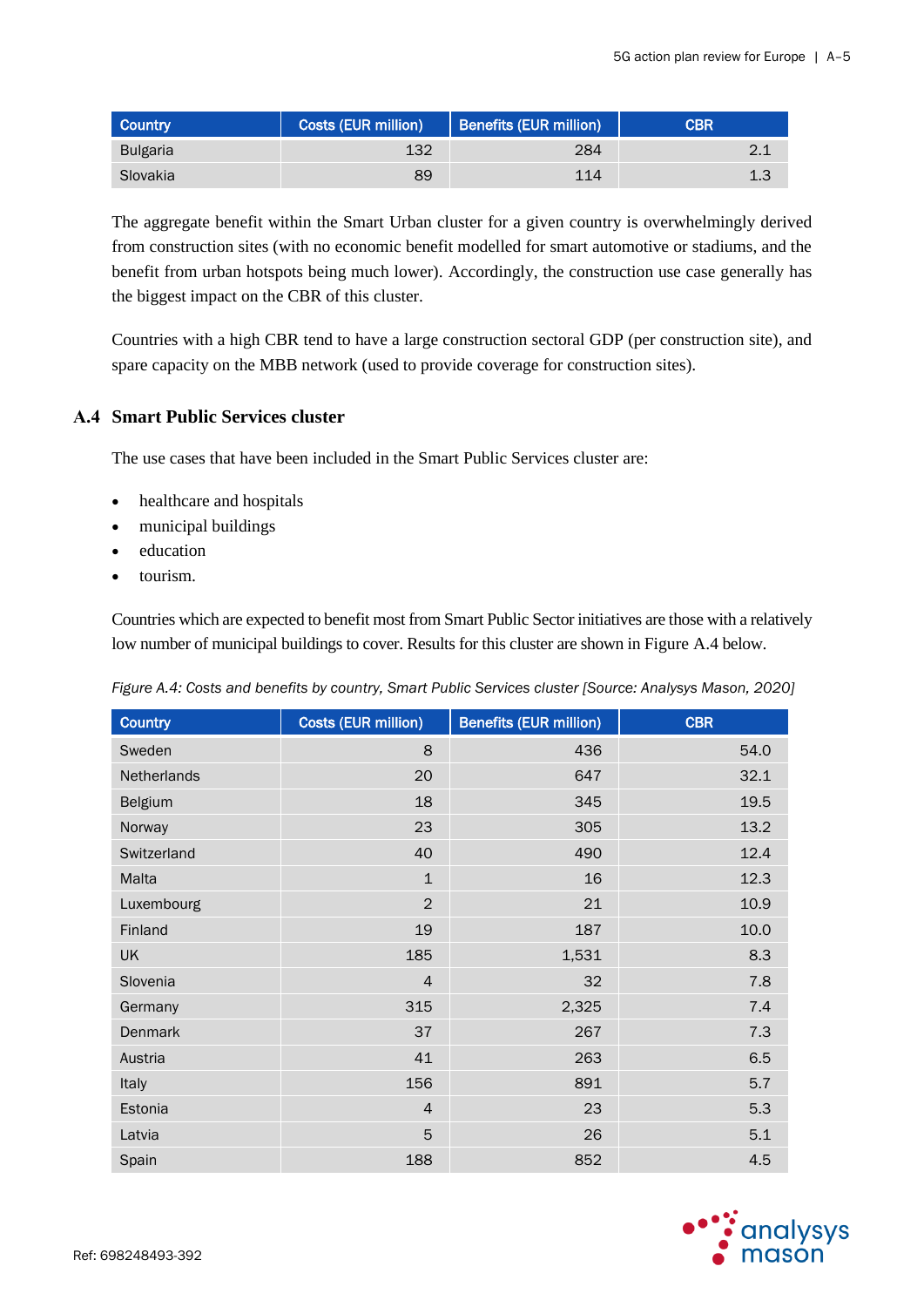| <b>Country</b>  | <b>Costs (EUR million)</b> | <b>Benefits (EUR million)</b> | <b>CBR</b> |
|-----------------|----------------------------|-------------------------------|------------|
| Poland          | 91                         | 388                           | 4.3        |
| Croatia         | 10                         | 36                            | 3.4        |
| France          | 598                        | 1,965                         | 3.3        |
| Portugal        | 49                         | 149                           | 3.0        |
| Ireland         | 46                         | 138                           | 3.0        |
| Romania         | 68                         | 187                           | 2.8        |
| Lithuania       | 12                         | 32                            | 2.7        |
| Cyprus          | 12                         | 30                            | 2.5        |
| Hungary         | 47                         | 106                           | 2.2        |
| Czechia         | 88                         | 155                           | 1.8        |
| Greece          | 90                         | 140                           | 1.6        |
| Slovakia        | 42                         | 62                            | 1.5        |
| <b>Bulgaria</b> | 81                         | 50                            | 0.6        |

The cost of coverage for municipal buildings is typically around 50% higher than that for hospitals (though nine times as many small cells are required per hospital than per municipal building, there are nearly fourteen times as many municipal buildings). No economic benefit is modelled for the healthcare and hospitals use case. For municipal buildings, the size of the benefit corresponds to public administration sectoral GDP per municipal building.

Countries with a higher CBR in this cluster (Sweden, the Netherlands, Belgium) are those which have a small number of municipal buildings (per capita).

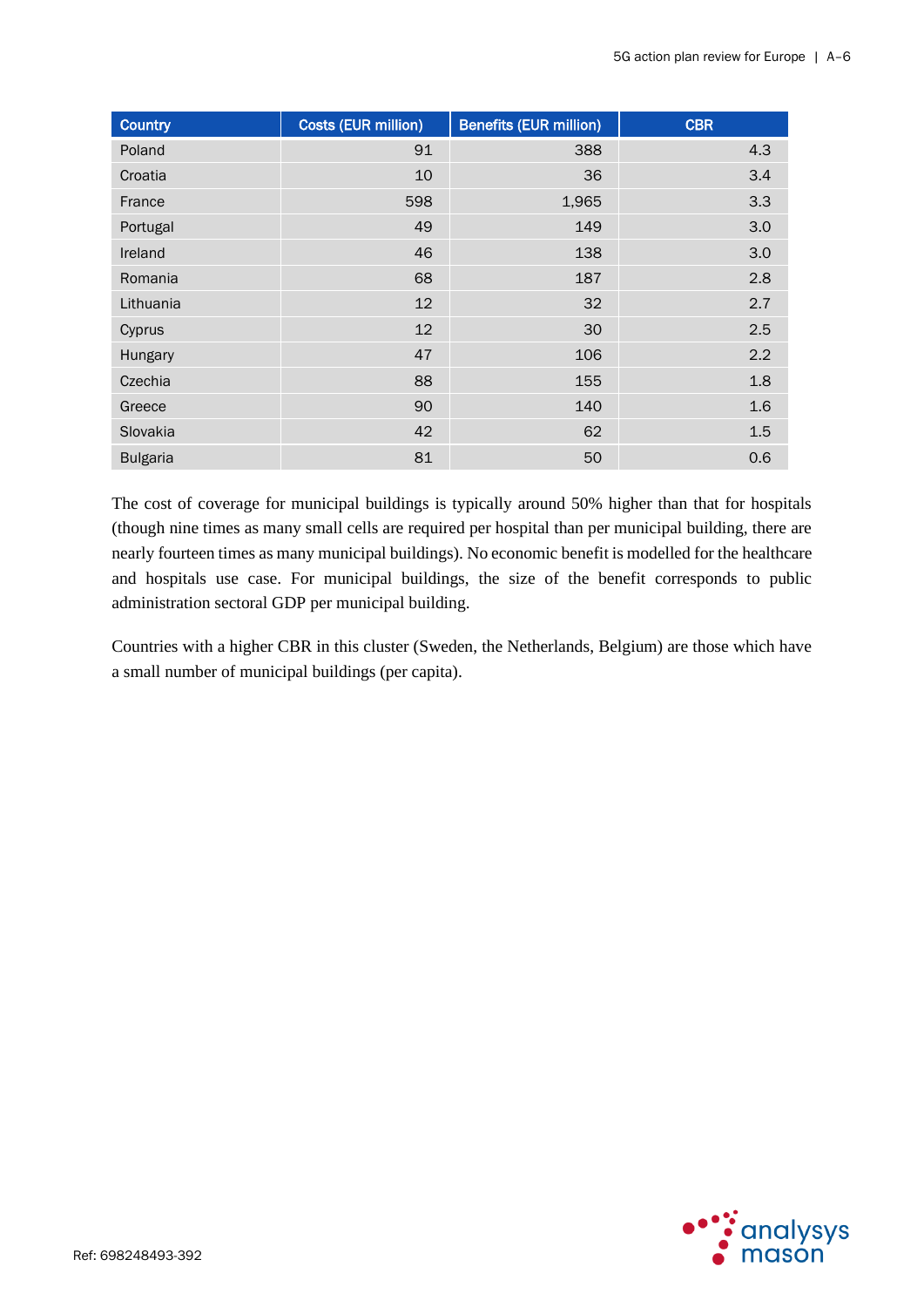# Annex B Use cases considered in the four clusters and their associated benefits

Summaries of the use cases considered in the four clusters and their associated benefits are provided i[n Figure B.1](#page-23-0)[–Figure B.4](#page-29-0) below.

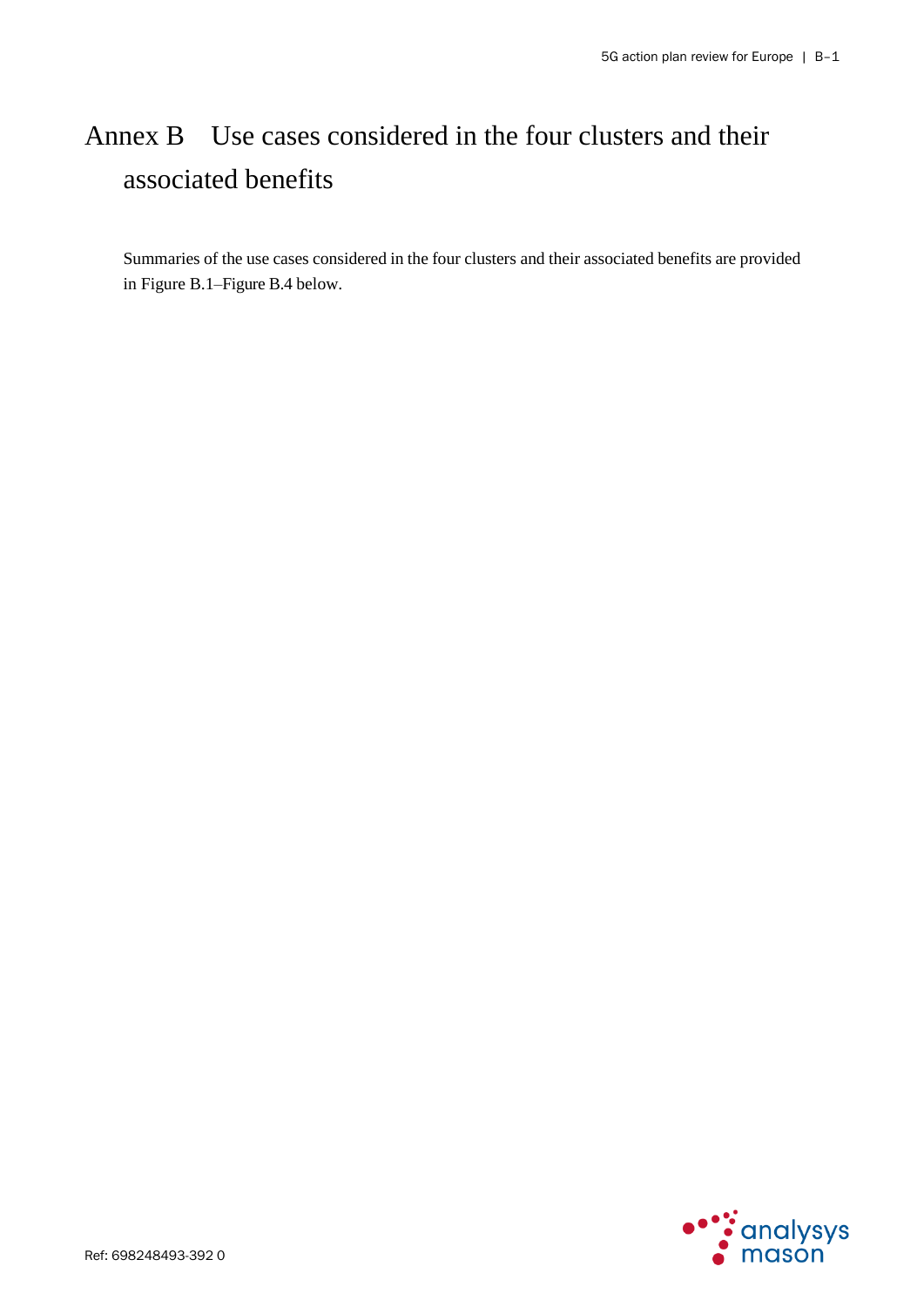### *Smart Production and Logistics*

The Smart Production and Logistics cluster is expected to deliver a wide range of social, environmental and economic benefits, with 5G enhancing or enabling new uses. A summary of the use cases considered in this cluster and their associated benefits is shown in [Figure B.1](#page-23-1) below.

<span id="page-23-1"></span>*Figure B.1: Summary of use cases considered in the Smart Production and Logistics cluster and their associated benefits<sup>18</sup> [Source: Analysys Mason, Ericsson, Qualcomm, 2020]*

| Use case               | Features of the use case                                                                                                                                                                                                        | <b>Social benefits</b>                                                          | <b>Environmental benefits</b>                                                                                                                         | <b>Economic benefits</b>                                 |
|------------------------|---------------------------------------------------------------------------------------------------------------------------------------------------------------------------------------------------------------------------------|---------------------------------------------------------------------------------|-------------------------------------------------------------------------------------------------------------------------------------------------------|----------------------------------------------------------|
| <b>Smart factories</b> | Machinery monitoring for<br>predictive maintenance and<br>remote-control: reduced<br>downtime<br>Real-time supply chain visibility<br>X-reality guided procedures and<br>repairs<br>Ultra-high definition (UHD)<br>surveillance | Increased security and safety<br>Increased technologically skilled<br>workforce | Real-time monitoring of processes<br>to reduce energy and materials<br>consumption<br>Reduced equipment replacement/<br>maximised equipment lifetimes | GDP contribution uplift due to<br>increased productivity |
| Mining                 | Drone-based video inspections<br>Autonomous vehicles<br>Predictive maintenance<br>UHD surveillance                                                                                                                              | Increased security and safety<br>Increased technologically skilled<br>workforce | Better air quality monitoring/<br>reduced risk of hazards (e.g.<br>through real-time monitoring<br>within mines)                                      | GDP contribution uplift due to<br>increased productivity |



<span id="page-23-0"></span><sup>18</sup> We do not consider jobs created/displaced as part of our assessment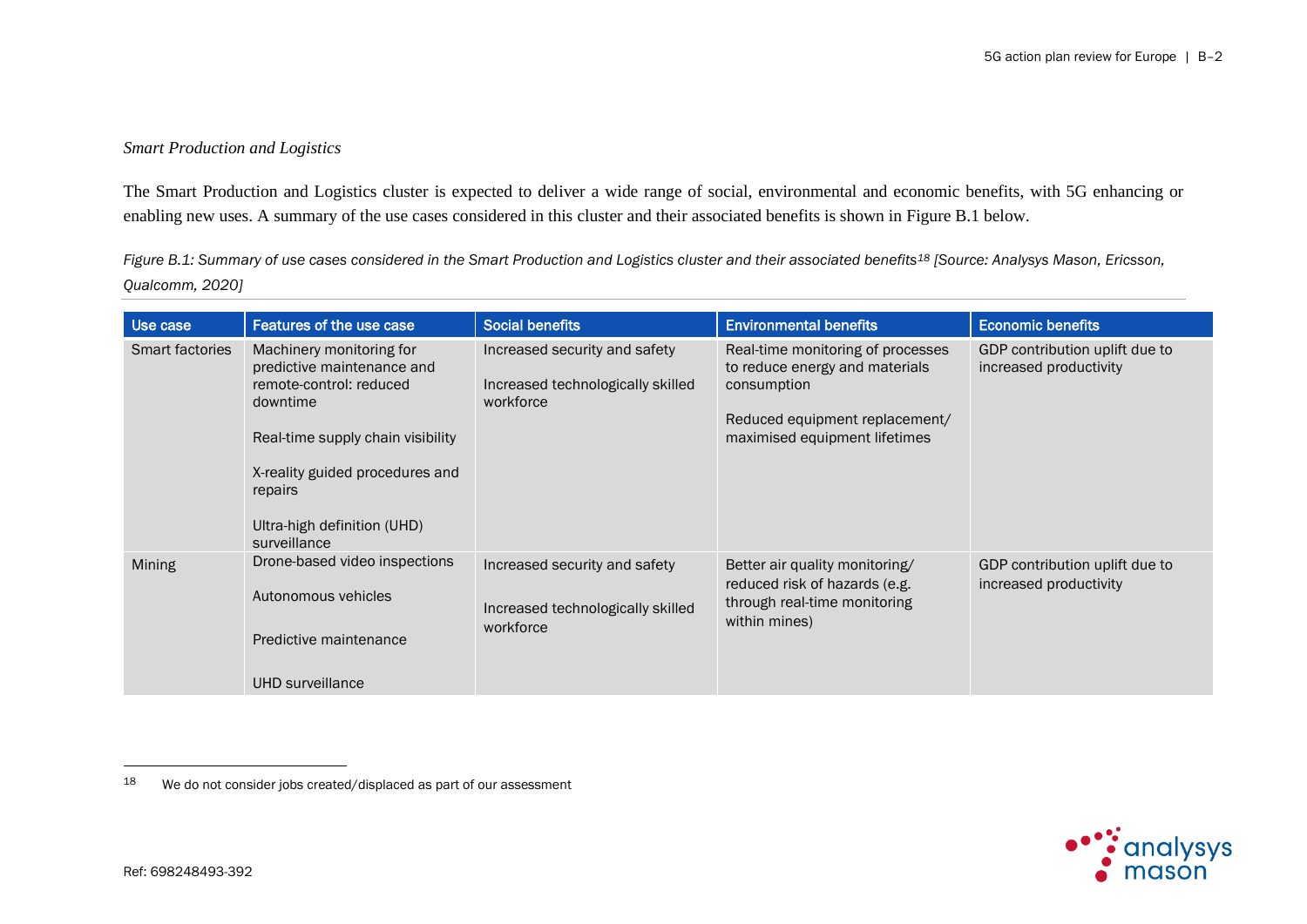| Use case                 | <b>Features of the use case</b>                                                                                                                                                              | <b>Social benefits</b>                                                                                          | <b>Environmental benefits</b>                                                                        | <b>Economic benefits</b>                                                                                           |
|--------------------------|----------------------------------------------------------------------------------------------------------------------------------------------------------------------------------------------|-----------------------------------------------------------------------------------------------------------------|------------------------------------------------------------------------------------------------------|--------------------------------------------------------------------------------------------------------------------|
| Ports                    | Real-time inventory and asset<br>tracking<br><b>UHD</b> surveillance<br>Robotic control of machinery<br>AR guided repairs                                                                    | Increased security and safety<br>Increased technologically skilled<br>workforce                                 | Reduced carbon emissions<br>through greater logistic efficiency<br>and equipment efficiencies        | GDP contribution uplift due to<br>increased productivity                                                           |
| Airports                 | Autonomous airside vehicles<br>and collision avoidance<br>AR guided repairs and<br>maintenance<br>Edge computing and AI for<br>passenger ID and security<br>Augmented shopping<br>experience | Increased security and safety<br>Less time spent waiting in<br>airports                                         | Reduced congestion and reduced<br>emissions (e.g. autonomous<br>airside vehicles)                    | GDP contribution uplift due to<br>increased productivity                                                           |
| Freight and<br>logistics | Non-line-of-sight accident<br>sensing<br>Autonomous freight vehicles<br>Sensor data sharing for smart<br>fleet management                                                                    | Increased safety                                                                                                | Efficient just-in-time supply chains,<br>reduces unnecessary journeys and<br>transportation of goods | Improved work processes and<br>productivity (not modelled)<br>Possibility of new business<br>models (not modelled) |
| Energy and<br>utilities  | Smart load balancing and<br>detection of peaks/surges<br>Smart fault sensors<br>Management of sending energy<br>back to the grid                                                             | Encouraging good energy<br>behaviour within homes and<br>businesses (including for use of<br>electric vehicles) | Better energy consumption<br>management by more closely<br>matching supply and demand                | Improved work processes (not<br>modelled)                                                                          |

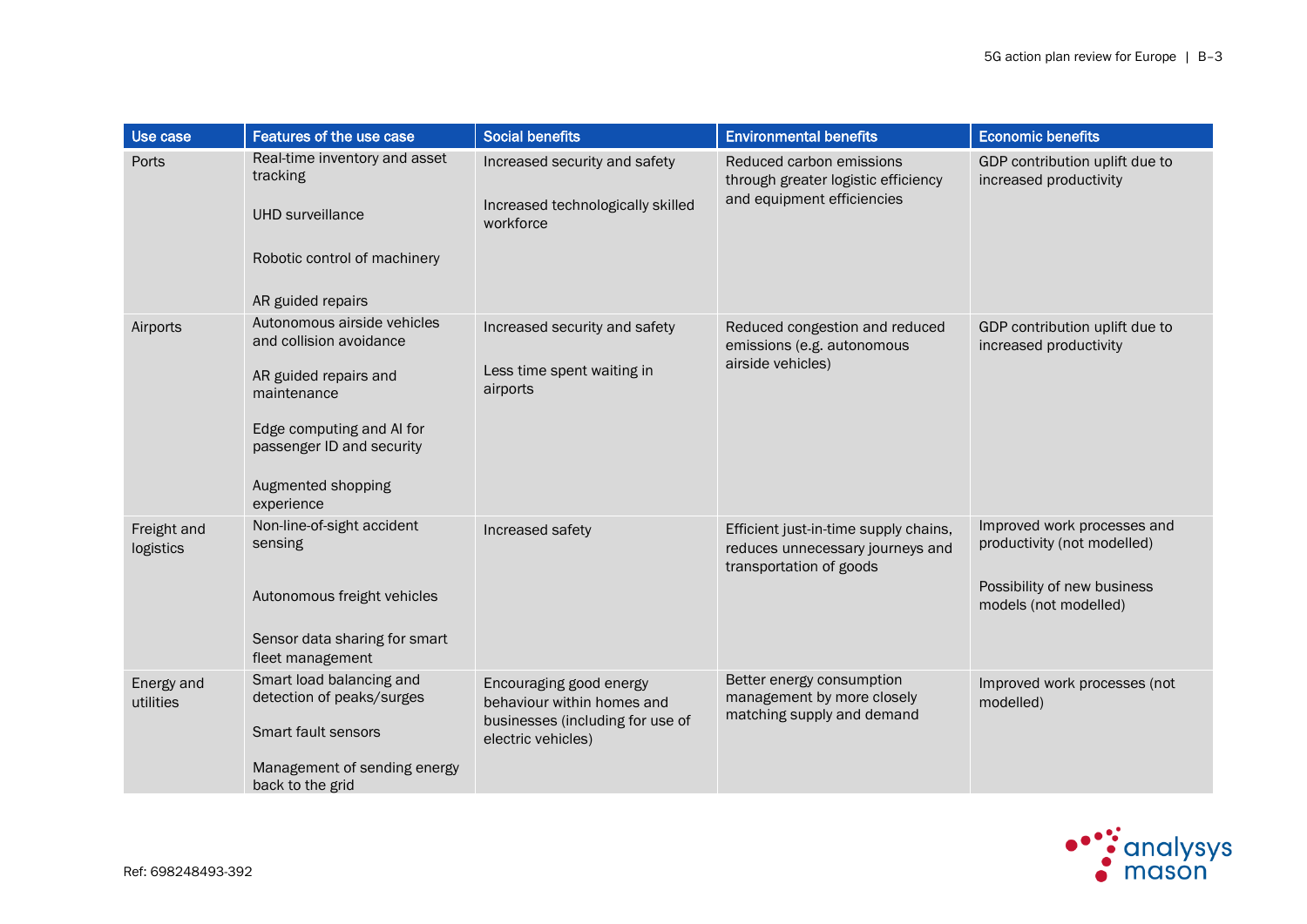| Use case | Features of the use case                                 | <b>Social benefits</b> | <b>Environmental benefits</b>                                                               | <b>Economic benefits</b> |
|----------|----------------------------------------------------------|------------------------|---------------------------------------------------------------------------------------------|--------------------------|
|          | Predictive maintenance of<br>assets (e.g. wind turbines) |                        | Lower greenhouse gas (GHG)<br>emissions (e.g. due to increased<br>use of remote monitoring) |                          |
|          | AR-guided<br>maintenance/repairs                         |                        |                                                                                             |                          |

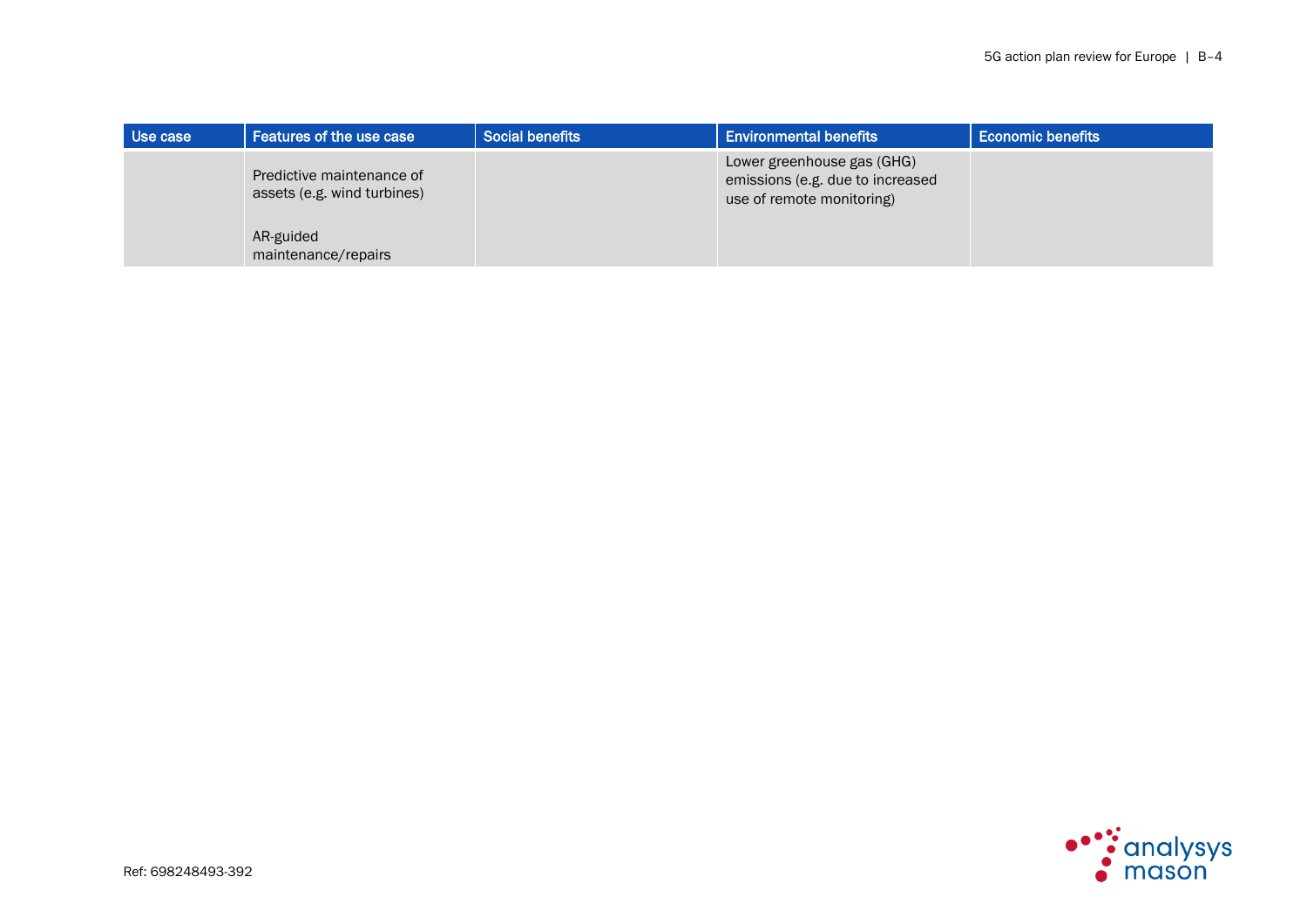### *Smart Rural*

5G-based connectivity is expected to enable the Smart Rural cluster to deliver benefits to people and businesses, helping to sustain rural living and aid working remotely. A summary of the use cases considered in this cluster and their associated benefits is shown in [Figure B.2](#page-26-0) below.

| Use case                           | Features of the use case                                                                                                                                                                                                     | <b>Social benefits</b>                                                                                                                                                                                                                                                                                                                                                                                                                                                                               | <b>Environmental benefits</b>                                                                                                                                                                   |
|------------------------------------|------------------------------------------------------------------------------------------------------------------------------------------------------------------------------------------------------------------------------|------------------------------------------------------------------------------------------------------------------------------------------------------------------------------------------------------------------------------------------------------------------------------------------------------------------------------------------------------------------------------------------------------------------------------------------------------------------------------------------------------|-------------------------------------------------------------------------------------------------------------------------------------------------------------------------------------------------|
| FWA in suburban<br>and rural areas | High-speed broadband connectivity for<br>consumers and business in areas not<br>reached by full-fibre networks<br>Could also support implementation of<br>other 5G use cases, such as remote<br>monitoring/remote healthcare | Increased social inclusion; reduced digital divide<br>Could slow or reverse decline in populations living<br>in rural areas/ contribute to maintaining rural<br>communities. Ability for local businesses to access<br>wider markets for their products via<br>e-commerce, supporting rural sustainability<br>Ability to work from home/create a better work-life<br>balance<br>Alternative to fixed broadband (FBB) and/or<br>resilience (e.g. use of a mobile device when FBB is<br>not available) | Reduced journeys (e.g. from being able to<br>work remotely)                                                                                                                                     |
| Agriculture                        | Massive sensor network for crops<br>(pest detection and moisture levels)<br>and livestock<br>Untethered surveillance drones<br>Autonomous machinery                                                                          | Rural sustainability (support for local industries<br>including fishing, tourism and farming in remote<br>areas)<br>Ability of rural producers to market products<br>beyond local area (e.g. using<br>e-commerce platforms)                                                                                                                                                                                                                                                                          | Increased efficiency (e.g. lower carbon<br>farming)<br>Potential for reduced waste/reducing<br>unnecessary use of products (e.g. fertiliser)<br>Reduction in land requirements for<br>livestock |

<span id="page-26-0"></span>*Figure B.2: Summary of use cases considered in the Smart Rural cluster and their associated benefits<sup>19</sup> [Source: Analysys Mason, Ericsson, Qualcomm, 2020]*

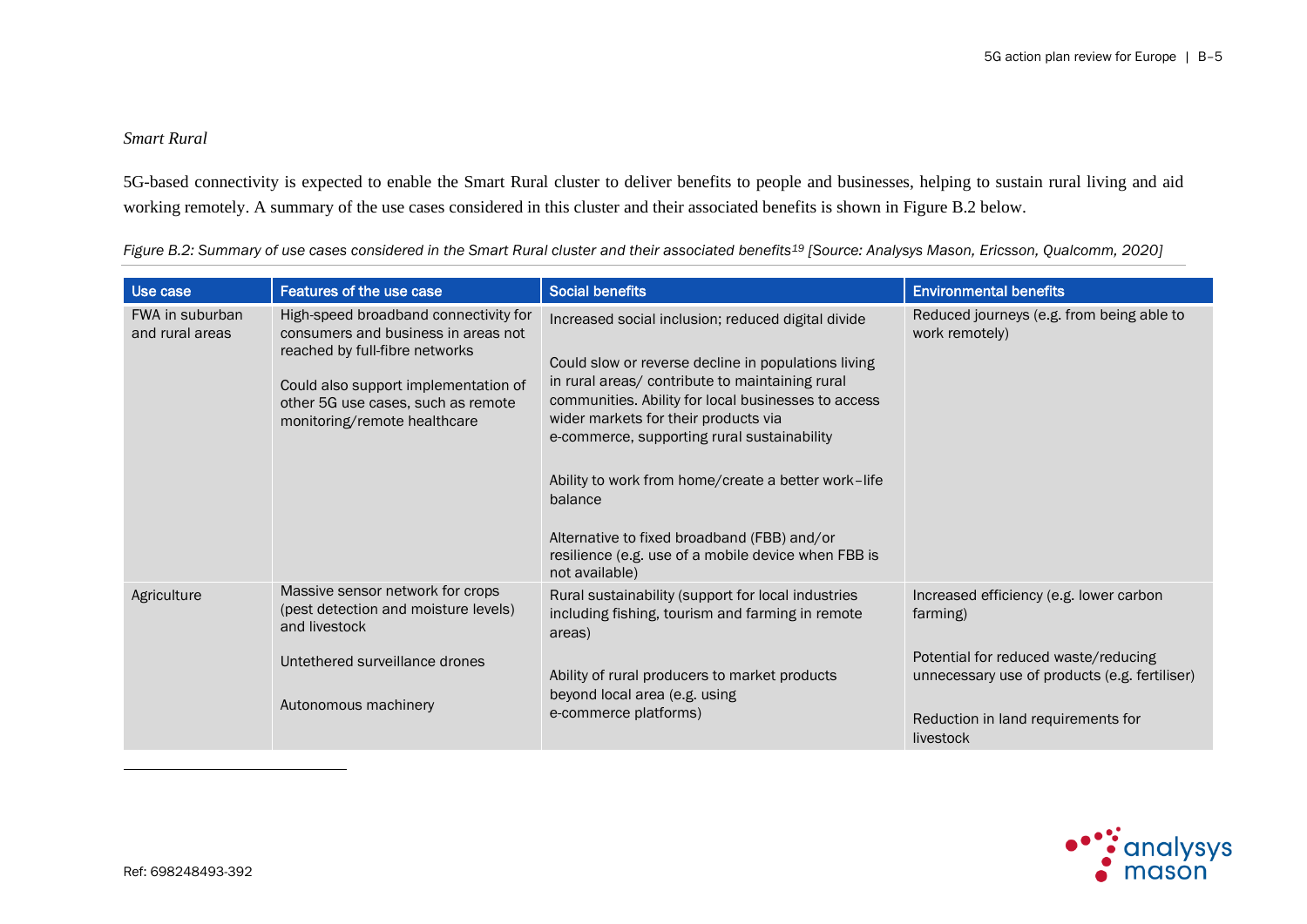### *Smart Urban*

5G in the Smart Urban cluster, together with edge computing, is expected to deliver benefits across multiple use cases, by enhancing existing use cases and creating new uses. A summary of the use cases considered in this cluster and their associated benefits is shown in [Figure B.3](#page-27-0) below.

| Use case                                                                       | Features of the use<br>case                                                                                                                                                                                                                                        | <b>Social benefits</b>                                                                                                                                                                      | <b>Environmental benefits</b>                                                                                                                                 | <b>Economic benefits</b>                                 |
|--------------------------------------------------------------------------------|--------------------------------------------------------------------------------------------------------------------------------------------------------------------------------------------------------------------------------------------------------------------|---------------------------------------------------------------------------------------------------------------------------------------------------------------------------------------------|---------------------------------------------------------------------------------------------------------------------------------------------------------------|----------------------------------------------------------|
| Construction                                                                   | UHD surveillance<br>Remote sensor<br>monitoring of<br>equipment, machines<br>and materials<br>Autonomous vehicles<br>and equipment<br>Collaborative robots                                                                                                         | Increased safety and security of<br>building sites                                                                                                                                          | Better energy use/less waste<br>Support for green construction<br>practices (e.g. remote management of<br>machines)                                           | GDP contribution uplift due to increased<br>productivity |
| Urban 'hot<br>spots'<br>(including<br>public transport<br>in urban<br>centres) | Always-on connectivity<br>for communications<br>and e-commerce -<br>enabling more people<br>to be connected to<br>real-time services<br>(including video)<br>Optimised public<br>transport networks<br>(e.g. improved route<br>planning, real-time<br>information, | Wellbeing benefits for those<br>living in cities: better access to<br>entertainment/<br>e-commerce while travelling<br>Lower journey times on public<br>transport and better<br>information | Reduced emissions from optimised<br>public transport networks<br>Smart buildings/green building<br>initiatives<br>More efficient public transport<br>journeys | GDP contribution uplift due to<br>increased productivity |

<span id="page-27-0"></span>*Figure B.3: Summary of use cases considered in the Smart Urban cluster and their associated benefits<sup>20</sup> <i>[Source: Analysys Mason, Ericsson, Qualcomm, 2020]* 

20 We do not consider jobs created/displaced as part of our assessment

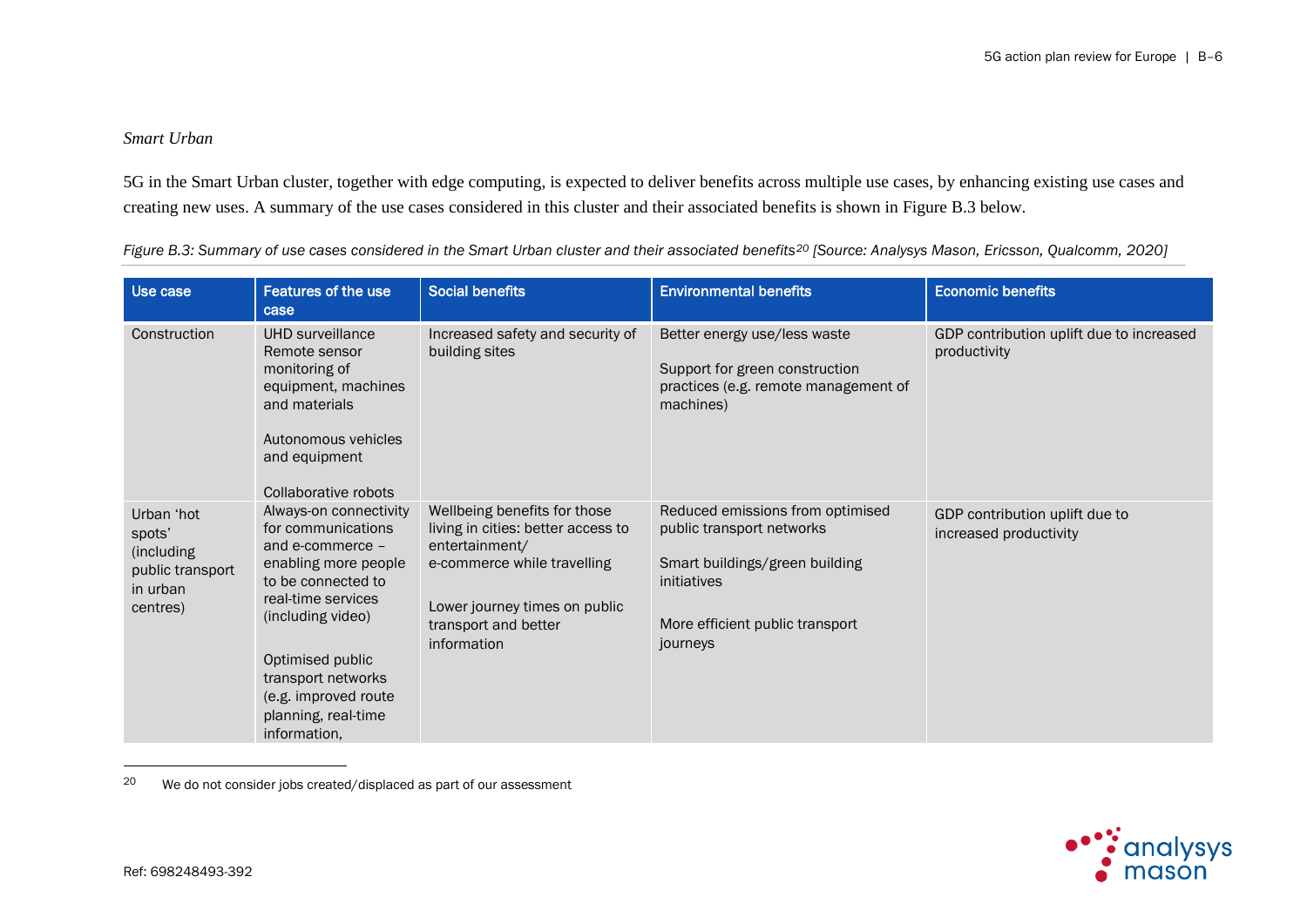| Use case            | Features of the use<br>case                                                                                                                                              | <b>Social benefits</b>                                                                                                                             | <b>Environmental benefits</b>                                                                                                                            | <b>Economic benefits</b>                                                         |
|---------------------|--------------------------------------------------------------------------------------------------------------------------------------------------------------------------|----------------------------------------------------------------------------------------------------------------------------------------------------|----------------------------------------------------------------------------------------------------------------------------------------------------------|----------------------------------------------------------------------------------|
|                     | passenger<br>infotainment)                                                                                                                                               |                                                                                                                                                    |                                                                                                                                                          |                                                                                  |
| <b>Stadiums</b>     | New immersive<br>experiences (e.g.<br>multi-view AR/VR)<br>Social video sharing<br>UHD video<br>surveillance<br>Real-time smart<br>parking                               | Enjoyment/ experience (e.g.<br>ability to replay live video,<br>interact with the event)<br>Additional viewing content (e.g.<br>behind the scenes) | Support for green initiatives in<br>stadiums                                                                                                             | New business models/ financial<br>benefits for the sports club (not<br>modelled) |
| Smart<br>automotive | Real-time optimised<br>routing and advanced<br>traffic management<br>Increased real-time<br>situational awareness<br>for driver<br>Non-line-of-sight<br>accident sensing | Safety-related benefits (e.g.<br>reduction in accidents)<br>Optimised driving patterns and<br>reduced journey time create a<br>wellbeing benefit   | Increased fuel efficiency and reduced<br>emissions (e.g. due to access to real-<br>time map updates, real-time parking<br>data, making journeys shorter) | New business models (not modelled)                                               |

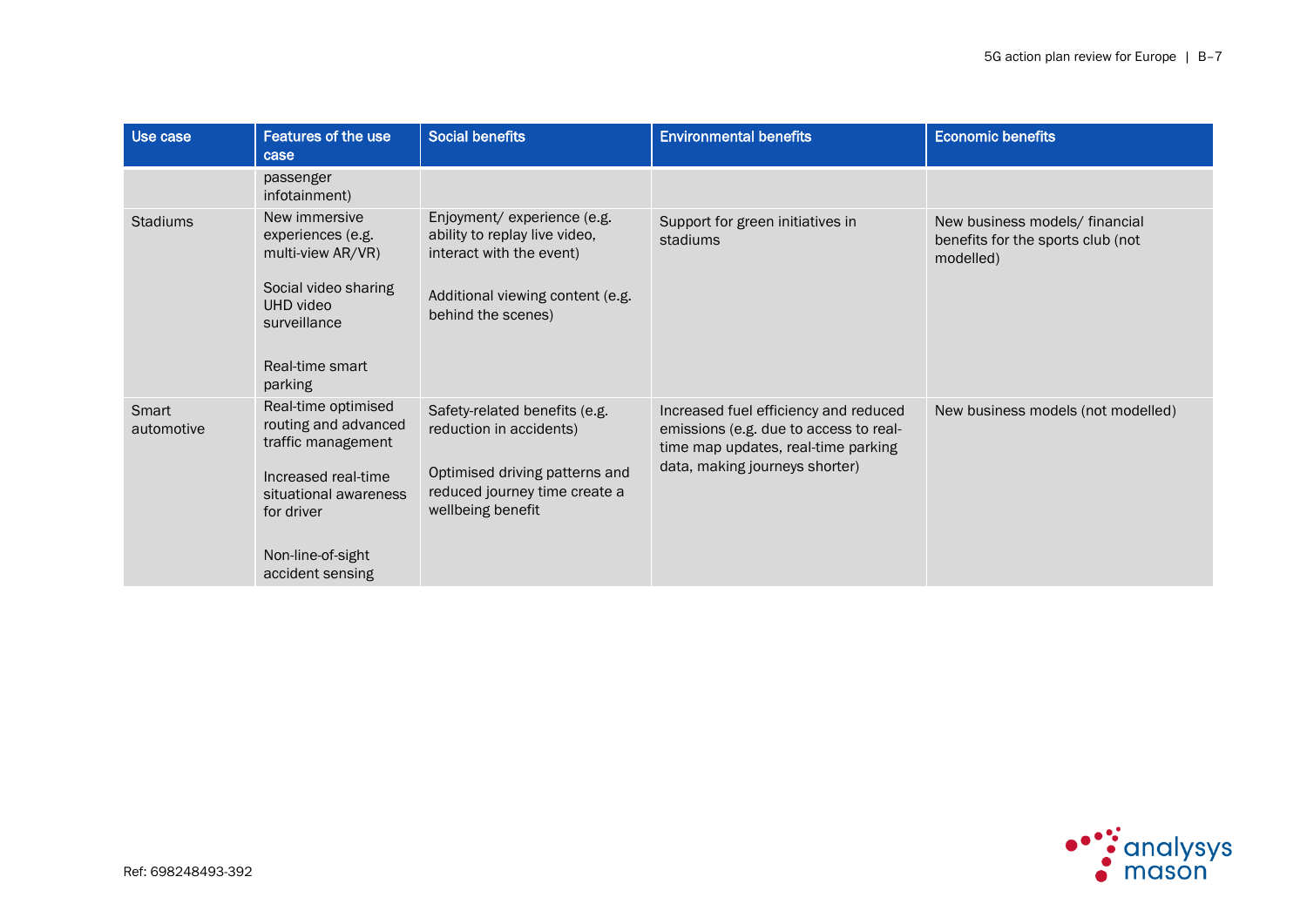### *Smart Public Services*

The Smart Public Services cluster is expected to enable enhancements in communication for a range of public services, plus new capabilities and tools. A summary of the use cases considered in this cluster and their associated benefits is shown in [Figure B.4](#page-29-1) below.

<span id="page-29-1"></span>Figure B.4: Summary of use cases considered in the Smart Public Services cluster and their associated benefits<sup>21</sup> [Source: Analysys Mason, Ericsson, Qualcomm, 2020]

| Use case                    | Features of the use case                                                                                                                                                                                       | <b>Social benefits</b>                                                                                             | <b>Environmental benefits</b>                                                                                                                                      | <b>Economic benefits</b>                                                                                                                                  |
|-----------------------------|----------------------------------------------------------------------------------------------------------------------------------------------------------------------------------------------------------------|--------------------------------------------------------------------------------------------------------------------|--------------------------------------------------------------------------------------------------------------------------------------------------------------------|-----------------------------------------------------------------------------------------------------------------------------------------------------------|
| Healthcare and<br>hospitals | Remote monitoring of<br>patients/early warning of<br>changes in vital signs<br>Video, medicine and 'tactile<br>internet <sup>'22</sup><br>Smart objects (e.g. real-time<br>management of medical<br>resources) | High-reliability remote<br>consultation and triage<br>Increase in social inclusion and<br>wellbeing; improved care | Reduced journeys (e.g. ambulances<br>to hospitals or journeys to GP<br>surgeries)<br>More preventative care/less pressure<br>on hospitals and healthcare providers | Reduced expenditure (e.g. time or<br>money)<br>due to preventative healthcare,<br>leading to lower healthcare costs/<br>increased capacity (not modelled) |
| Municipal<br>buildings      | Highly available and low-<br>latency connections<br>providing capacity to<br>support more users with<br>higher-speed services<br>(including real-time video)                                                   | Better energy use/less waste<br>Collaboration/interaction (e.g.<br>social or business hubs)                        | Possible reduction in journeys (e.g.<br>fewer journeys for monitoring and<br>resolving social problems)                                                            | GDP contribution uplift due to<br>increased productivity                                                                                                  |
| Education                   | Remote/home-based<br>teaching via interactive<br>platforms                                                                                                                                                     | Increased availability and<br>access to education, including<br>remote learning in schools and<br>universities     | Green school initiatives (e.g. high-<br>speed, low-latency connectivity to<br>support energy saving;                                                               | $\overline{\phantom{a}}$                                                                                                                                  |

<span id="page-29-0"></span> $21$  We do not consider jobs created/displaced as part of our assessment

<sup>22</sup> Remote monitoring also requires connectivity at home - we have not modelled the benefit of remote monitoring of patients although we note this could be part of the benefit of 5G FWA provided in suburban/rural areas, as indicated in **Error! Reference source not found.**.

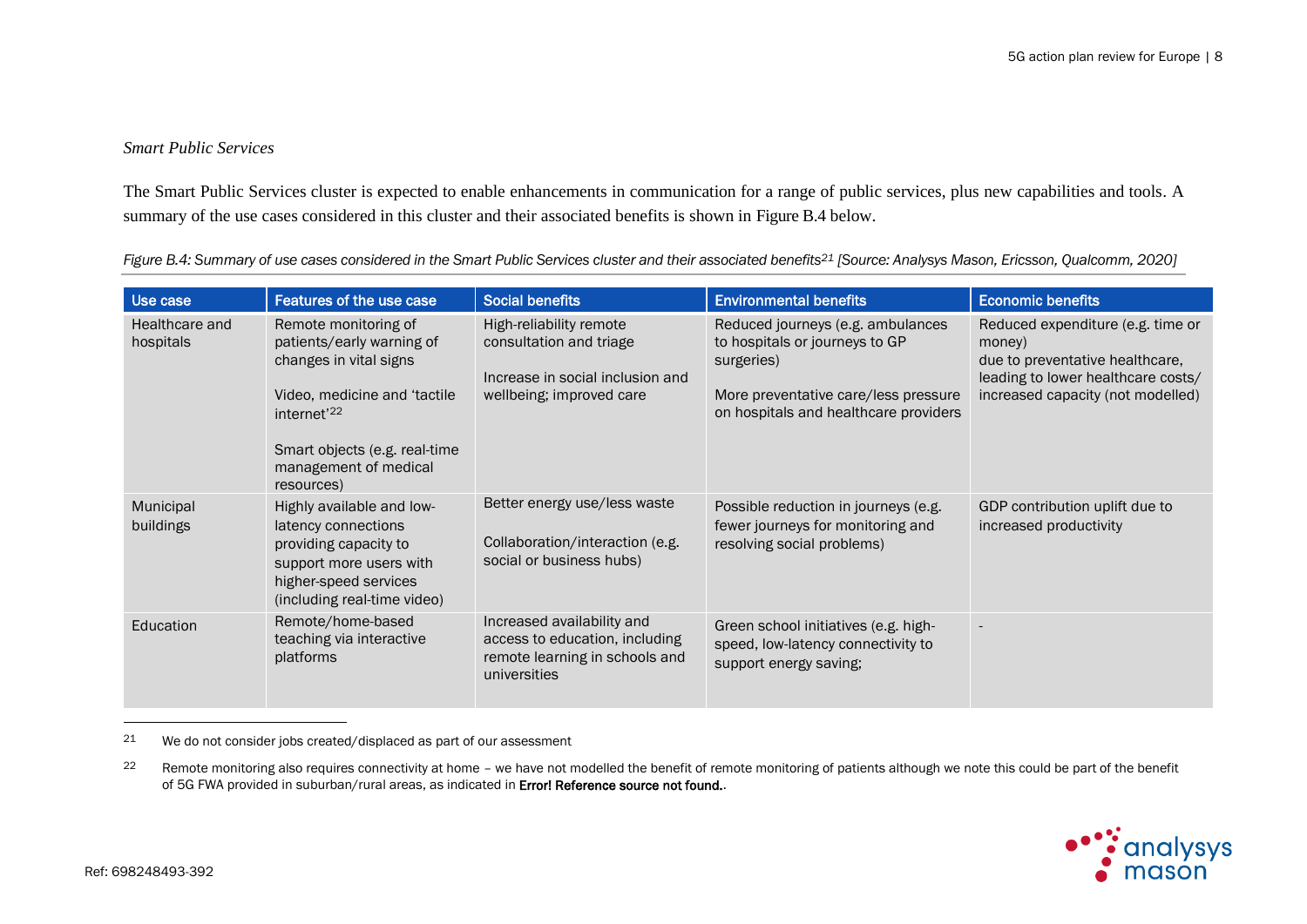| Use case | Features of the use case                                                                                                                    | <b>Social benefits</b>                                                                  | <b>Environmental benefits</b>                                                                                   | <b>Economic benefits</b>                    |
|----------|---------------------------------------------------------------------------------------------------------------------------------------------|-----------------------------------------------------------------------------------------|-----------------------------------------------------------------------------------------------------------------|---------------------------------------------|
|          | Immersive<br>augmented/virtual-based<br>learning <sup>23</sup><br>Remote native-language<br>speakers/ additional<br>remote expert education | Remote access to experts                                                                | environmental projects in schools or<br>universities)                                                           |                                             |
| Tourism  | Enhancement of tourism<br>experiences through VR/AR                                                                                         | Virtual walk-throughs of tourist<br>sites/quality of experience<br>Educational benefits | Conservation benefits (e.g. enabling<br>tourists to better understand<br>environmental challenges via<br>VR/AR) | New business models from<br>immersive tours |